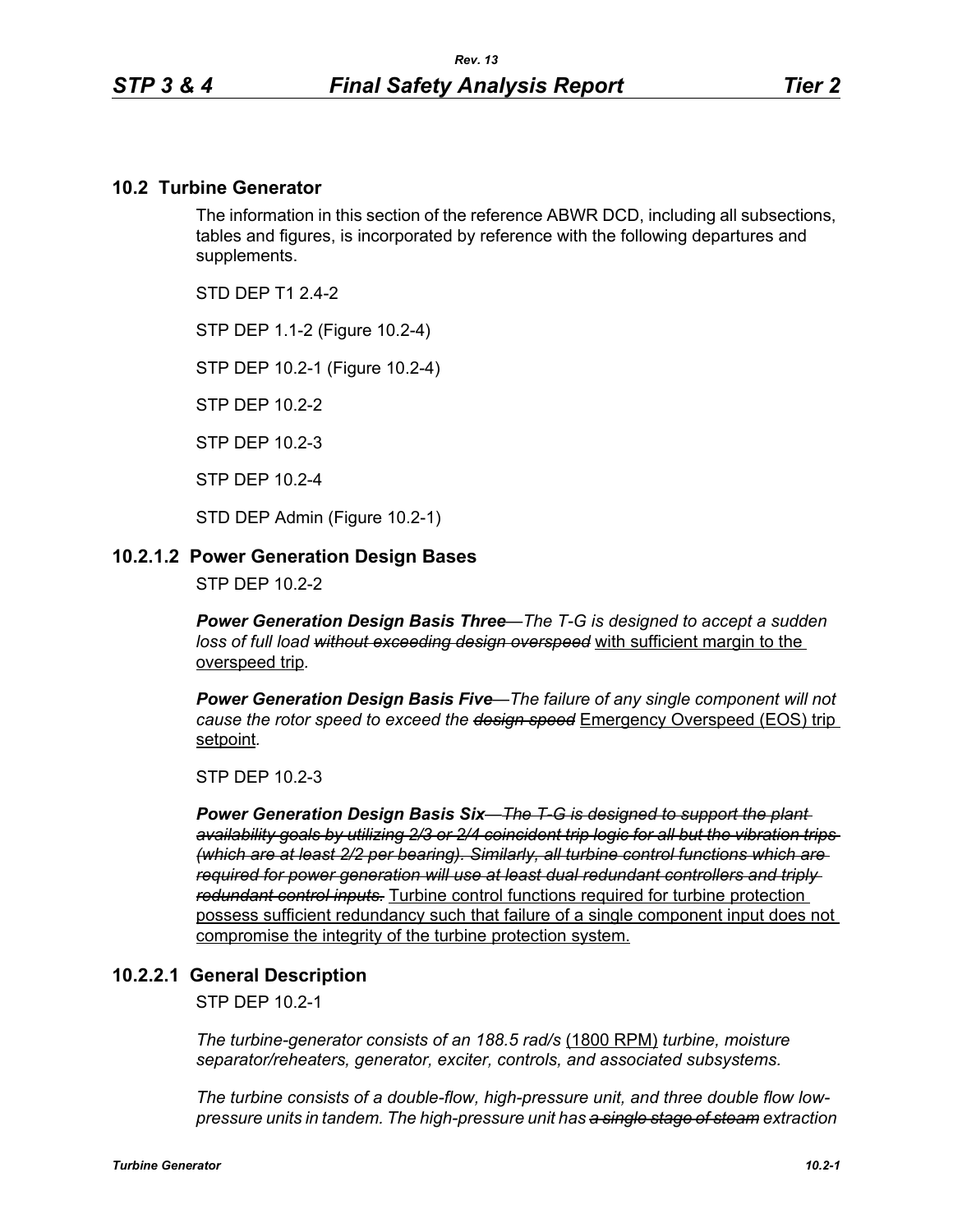points for reheater reheating steam and high pressure feedwater heating*. Moisture separation and reheating of the high-pressure turbine exhaust steam is performed by four* two *combined moisture separator/reheaters (MSRs). Two MSRs are* A MSR is *located on each side of the T-G centerline. The steam passes through the lowpressure turbines, each with four extraction points for the four low-pressure stages of*  feedwater heating, and exhausts into the main condenser. In addition to the moisture separators in the *external MSRs, the turbines are designed to separate water from the steam and drain it to the next lowest extraction point feedwater heater* turbine steam path has provisions for removing some additional moisture and routing it to extraction lines.

*The generator is a direct driven, three-phase, 60 Hz, 188.5 rad/s* (1800 RPM) *synchronous generator with a water-cooled stator* armature winding *and hydrogen cooled rotor.*

*The turbine-generator uses a digital monitoring and control system which, in coordination with the turbine Steam Bypass and Pressure Control System, controls the turbine speed, load, and flow for startup and normal operations. The control system operates the turbine stop valves, control valves, and combined intermediate* stop and intercept *valves (CIVs). T-G supervisory instrumentation is provided for operational analysis and malfunction diagnosis.*

*Automatic control functions are programmed to protect the Nuclear Steam Supply System through appropriate corrective actions (Section 7.7).*

*T-G accessories include the bearing lubrication oil system, electrohydraulic control (EHC) system,* turbine hydraulic system, *turning gear, hydrogen* gas control *and CO2 system, seal oil system, stator cooling water system, exhaust hood spray system, turbine gland sealing system,* MSR reheater heating steam system *and turbine supervisory instrument (TSI) system.*

## STD DEP Admin

*The T-G unit and associated piping, valves, and controls* instruments *are located completely within the Turbine Building. There are no safety-related systems or components* The safety-related instruments *located within the Turbine Building with the exception of* are *the* safety-related *Reactor Protection System (RPS) sensors on the T-G unit. The safety-related switches or transducers used to detect fast closure of the turbine main stop and control valves* and closure of the main stop valves and the Leak Detection and Isolation System (LDS) sensors used to detect *and high high* main *condenser back* shell *pressure*, low main steam header pressure, and main steam line leakage. The safety-related instrumentation is *are fail safe, hence any local failure associated with the T-G unit will not adversely affect any safety-related equipment. Failure of T-G equipment cannot preclude safe shutdown of the reactor.*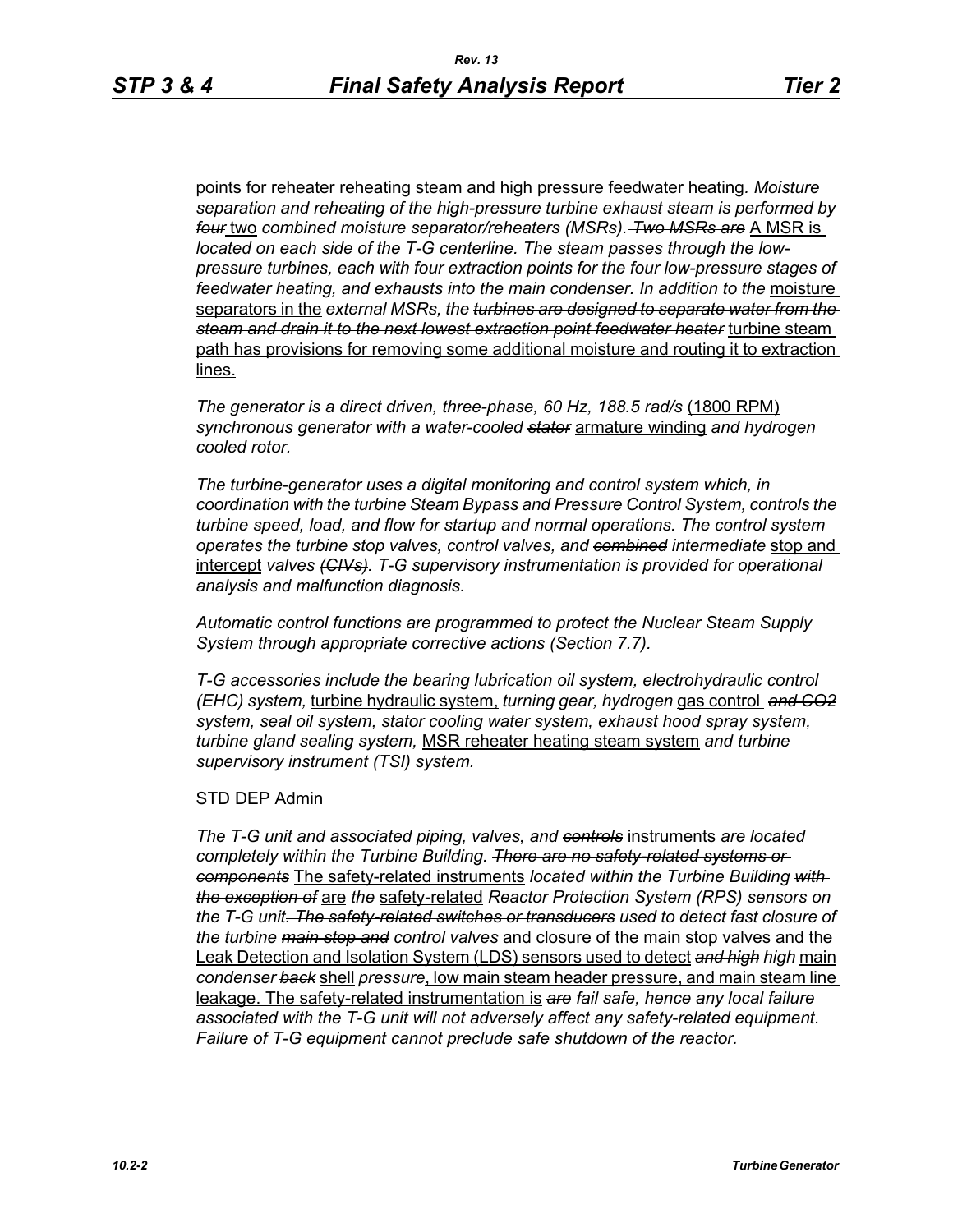## STD DEP T1 2.4-2

The Turbine Building contains the safety-related electrical switchgear and trip breakers for the condensate pumps for the mitigation of a postulated feedwater line break in accordance with Subsection 8.3.1.1.1.

#### **10.2.2.2 Component Description**

STP DEP 10.2-1

*Main Stop and Control Valves—Four high-pressure main stop and control valves admit steam to the high-pressure (HP) turbine. The primary function of the main stop valves is to quickly shut off the steam flow to the turbine under emergency conditions. The primary function of the control valves is to control steam flow to the turbine in response to the turbine control system.*

*The main stop valves are operated in an open-closed mode either by the emergency trip, fast acting valve for tripping, or by a small solenoid valve for testing. The disks are totally unbalanced and cannot open against full differential pressure. A bypass is provided to pressurize the below seat areas of the four valves. Springs are designed to close the main stop valve in approximately 0.20*0.30 *second under the emergency conditions listed in Subsection 10.2.2.5.*

*Each stop valve contains a permanent steam strainer to prevent foreign matter from entering the control valves and turbine.*

*The control valves are designed to ensure tight shutoff. The valves are of sufficient size, relative to their cracking pressure, to require a partial balancing. Each control valve is operated by a single acting, spring-closed servomotor opened by a high pressure fire-resistant fluid supplied through a servo valve. The control valve is designed to close in approximately 0.20*0.30 *second.*

*Moisture Separator Reheaters—Four*Two *horizontal cylindrical-shell, combined moisture separator/reheaters (MSRs) are installed in the steam path between the high and low pressure turbines. The MSRs serve to dry and reheat the HP turbine steam exhaust (crossaround steam), before it enters the low-pressure turbines. This improves cycle efficiency and reduces moisture-related erosion and corrosion in the low-pressure turbines. Crossaround steam is piped into the bottom of the MSR. Moisture is removed in chevron-type moisture separators, and is drained to the moisture separator drain tank and from there to the heater drain tank* appropriate stage of feedwater heating*. The dry crossaround steam next passes upward across the reheater which is supplied with main steam. Finally, the crossaround steam is routed to the combined intermediate valves (CIVs), which are located just upstream of the low-pressure turbines inlet nozzles.The reheaters drain, via drain tanks, to the forward pumped heater drain system, which discharges to the reactor feedwater pump suction. Safety valves are provided on the MSR for overpressure protection.* The steam next passes upward across the two reheater stages. Heating steam to the first reheater stage is supplied by extraction steam and heating steam to the second reheater stage is supplied with main steam. Reheated steam is routed to the intermediate stop and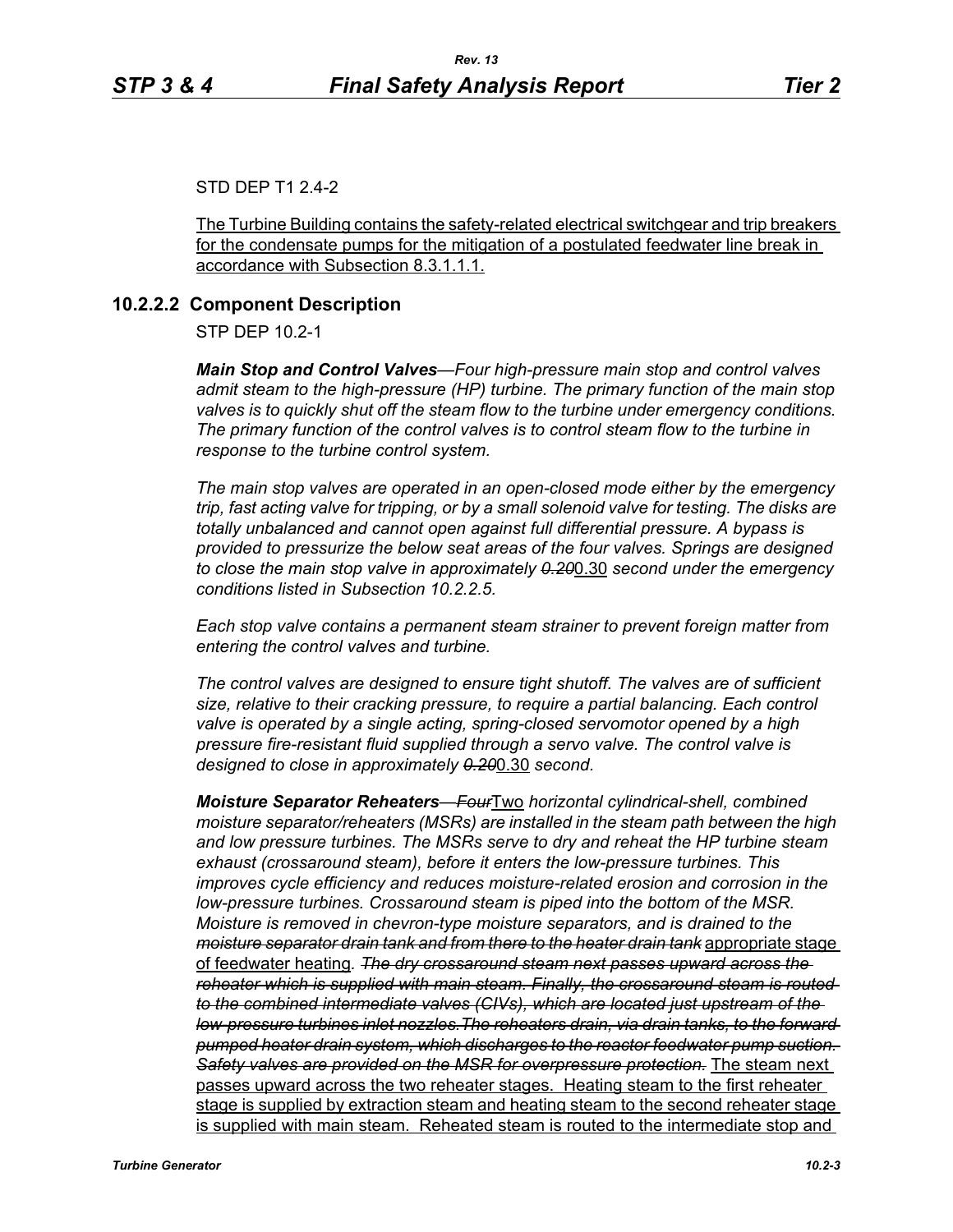intercept valves, which are located just upstream of the low-pressure turbine inlet nozzles. Relief valves are provided on the MSR for overpressure protection.

*Combined Intermediate* **Stop and Intercept** *Valves* **(Intermediate Stop Valves and Intercept Valves)***— Two combined intermediate valves (CIVs) are provided for each*  LP turbine, one in each steam supply line, called the hot reheat line. The combined intermediate valves (*CIV*s) *consists of two valves—the intercept valve and the intermediate stop valve, which share a common casing. Although they utilize a common casing, these valves have entirely separate operating mechanisms and controls. The function of the CIVs is to protect the turbine against overspeed from steam and water energy stored between the main stop and control valves and the CIVs. One CIV is located on each side of each LP turbine.* Hydraulically operated intermediate stop valves (ISVs) and intercept valves (IVs) are provided in each hot reheat line just upstream of the Low Pressure (LP) turbine inlets. Upon loss of load, the intercept valves first close then throttle steam to the LP turbine, as required to control speed. The intermediate stop valves close on a turbine trip. The intermediate stop valves and intercept valves are designed to rapidly close to control turbine overspeed.

*Steam from the MSRs enters the single inlet of each valve casing, passes through the permanent basket strainer, past the intercept valve and stop valve disks, and enters the LP turbine through a single inlet* these valves*. The CIVs* which *are located as close to the LP turbine as possible to limit the amount of uncontrolled steam available for overspeeding the turbine. Upon loss of load, the intercept valve first closes then throttles steam to the LP turbine, as required to control speed and maintain synchronization. It is* These valves are *capable of opening against full system pressure. The intermediate stop valves close only if the intercept valves fail to operate properly. These valves are capable of opening against a pressure differential of approximately 15% of the maximum expected system pressure. The intermediate stop valve and intercept valve* and *are designed to close in approximately 0.2 second.* 

*Low-Pressure Turbines—Each LP turbine receives steam from two CIVs* hot reheat lines*. The steam is expanded* expands *axially across several stages of stationary and moving buckets* blades*. Turbine stages are numbered consecutively, starting with the first HP turbine stage.*

*Extraction steam from the LP turbines supplies the first four stages of feedwater heating. A fifth extraction stage may be provided to remove moisture and protect the last-stage buckets from erosion induced by water droplets. This extraction is drained directly to the condenser.*

*Extraction Non-return Valves—Upon loss of load, the steam contained downstream of the turbine extractions could flow back into the turbine, across the remaining turbine stages, and into the condenser. Associated condensate could flash to steam under this condition and contribute to the backflow of steam or could be entrained with the steam flow and damage the turbines. Extraction n*N*on-return valves are installed in the*  employed in selected *extraction lines to the first, second, third and, if required, forth stage of turbine extractions to guard against this backflow and the resulting potential damage due to water entrainment or overspeed condition* prevent overspeeding*.*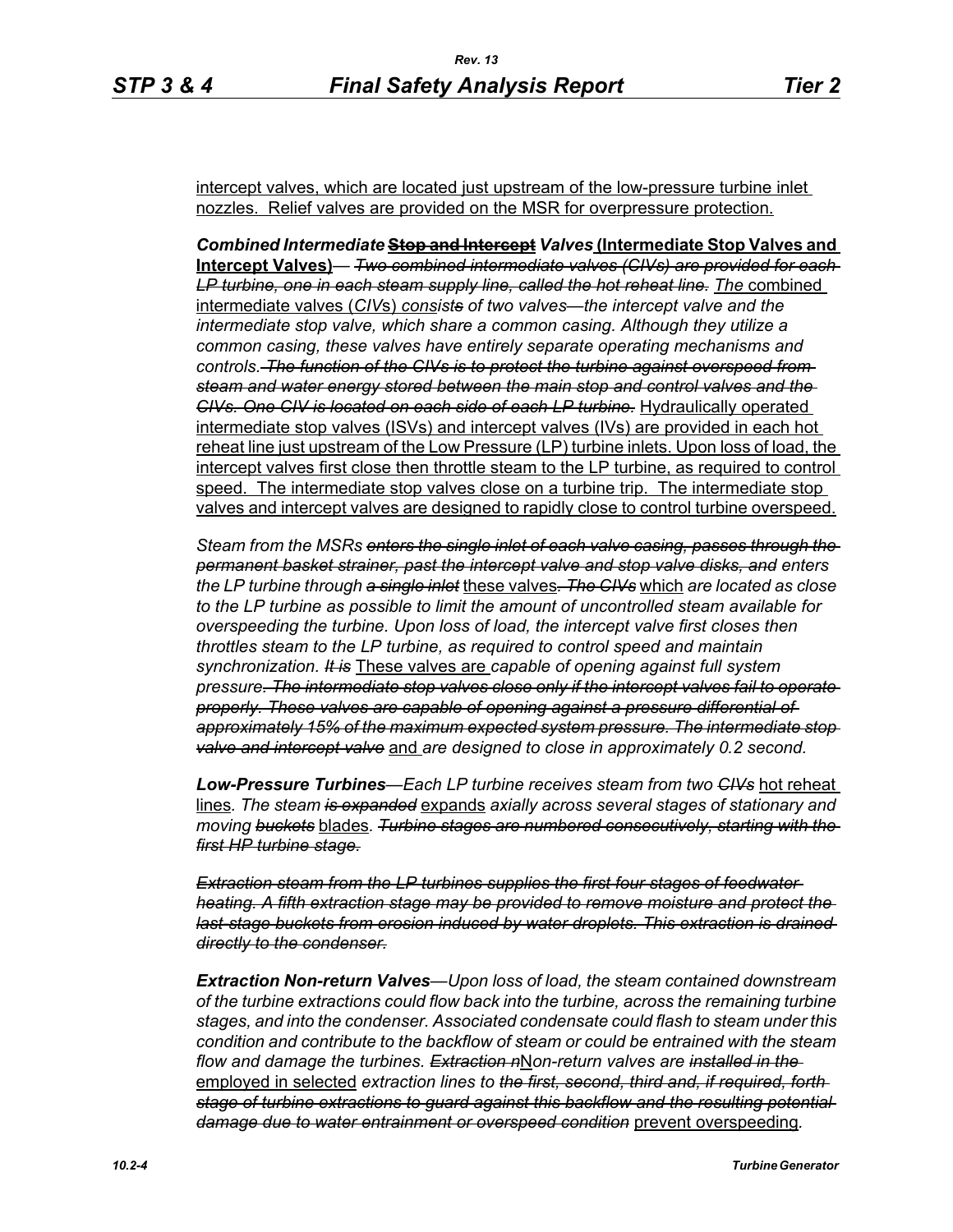The non-return valves are spring assisted closure type check valves. Spring assisted non-return valves are held open with instrument air. They close on loss of air. When the air is released the springs act to close the valves. Closure time is within 2 seconds from tripping the air relay dump valve. If the air relay dump valve fails to vent the air to the non-return valve actuators, they will close on reverse steam flow.

There are thirteen (13) extraction non-return valves. Seven are located on high pressure extraction steam lines to the two No. 5 and two No. 6 feedwater heaters, the two MSRs, and the turbine gland seal evaporator. Six are located on low pressure turbine extraction lines to the three No. 3 and three No. 4 low pressure heaters. A single failure of an extraction nonreturn valve will not cause the turbine speed to exceed its design overspeed of 120% of rated speed after a full load rejection.

Non-return valves are not used on extraction lines to the three No. 1 and three No. 2 low pressure heaters and, because of the relatively low potential energy for increasing the turbine speed, are not required for turbine overspeed protection.

Generator—The generator is a direct-driven, three-phase, 60 Hz, 188.5 rad/s (1800 RPM)*, four-pole synchronous generator with water-cooled stator and hydrogen cooled rotor.*

*The rotor is manufactured from a one-piece forging and includes layers of field windings embedded in milled slots. The windings are held radially by steel slot wedges at the rotor outside diameter. The wedge material maintains its mechanical properties at elevated temperature. The magnetic field is generated by DC power which is fed to the windings through collector rings located outboard of the main generator bearings. The rotor body and shaft is machined from a single, solid steel forging. Detailed examinations include:* 

- *(1) material property checks on test specimens taken from the forging;*
- *(2) photomicrographs for examination of microstructure;*
- *(3) magnetic particle and ultrasonic examination;*
- *(4) surface finish tests of slots for indication of a stress riser* residual stress measurement at vendor factory test.

STP DFP 11-2

STP DEP 10.2-4

*Bulk Hydrogen System—The bulk hydrogen and CO*2 *system is illustrated on Figure 10.2-4. The hydrogen system is designed to provide the necessary flow and pressure at the main generator for purging carbon dioxide during startup and supply makeup hydrogen for generator leakage during normal operation.*

*The bulk hydrogen system utilizes the guidelines given in EPRI report NP-5283-SR-A*  with respect to these portions of the guidelines involving hydrogen that do not deal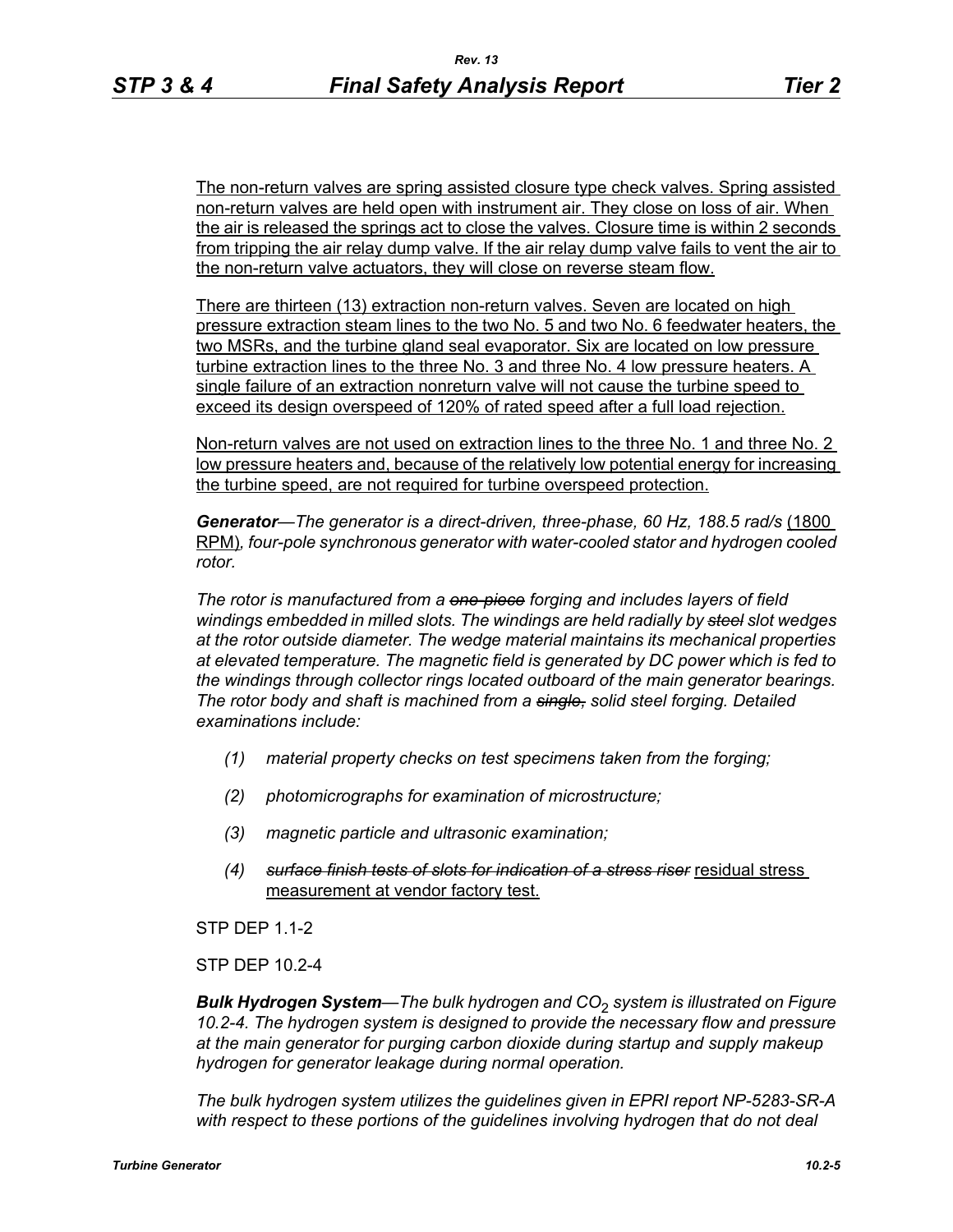*specifically with the HWC system. Specifically, the bulk hydrogen system piping and components will be located to reduce risk from their failures.* A single bulk hydrogen storage facility will be used to store hydrogen compressed gas cylinders for STP 3 & 4. *The bulk hydrogen storage is located outside but near the Turbine Building* and at least 100m from any safety-related building*. The hydrogen lines are provided with a pressure reducing station that limits the maximum flow to less than 100 standard cubic meters per minute before entering the Turbine Building. Equipment and controls used to mitigate the consequences of a hydrogen fire/explosion will be designed to be accessible and remain functional during the postulated postaccident condition. The design features and/or administrative controls shall be provided to ensure that the hydrogen supply is isolated when normal building ventilation is lost.*

# **10.2.2.3 Normal Operation**

STP DEP 10.2-1

*During normal operation, the main stop valves and CIVs* , intermediate stop valves and intercept valves *are wide open. Operation of the T-G is under the control of the Electro-Hydraulic Control (EHC) System. The EHC System is comprised of three basic subsystems: the speed control unit, the load control unit, and the flow control unit. The normal function of the EHC System is to generate the position signals for the four main stop valves, four main control valves, and six CIVs* intermediate stop valves and six intercept valves.

## **10.2.2.4 Turbine Overspeed Protection System**

The information in this subsection of the reference ABWR DCD is replaced in its entirety with the following information.

STP DEP 10.2-3

The electro-hydraulic control (EHC) system provides the normal speed control for the turbine and comprises a first line of defense against turbine overspeed. This system includes the main steam control valves (CV), intermediate steam intercept valves (IV), and fast-acting valve-closing functions within the EHC system. The normal speed control unit utilizes three speed signals. Loss of any two of these speed signals initiates a turbine trip via the Emergency Trip System (ETS). An increase in speed above setpoint tends to close the control and intercept valves in proportion to the speed increase. The EHC fully shuts off steam to the high pressure turbine (HP) at approximately 105% of the turbine rated speed by closing the turbine control valves, and the EHC fully shuts off steam to the low pressure turbines (LPs) at approximately 107% of the turbine rated speed by closing the intercept valves.

Rapid turbine accelerations resulting from a sudden loss of load at higher power levels normally initiate the fast-acting solenoids via the speed control system's Power-Load Unbalance (PLU) function, to rapidly close the control valves and intercept valves irrespective of the current turbine speed. Normal speed control is supplemented by the PLU function which is implemented in the EHC, and together they form the first line of defense against turbine overspeed. The PLU uses the difference between turbine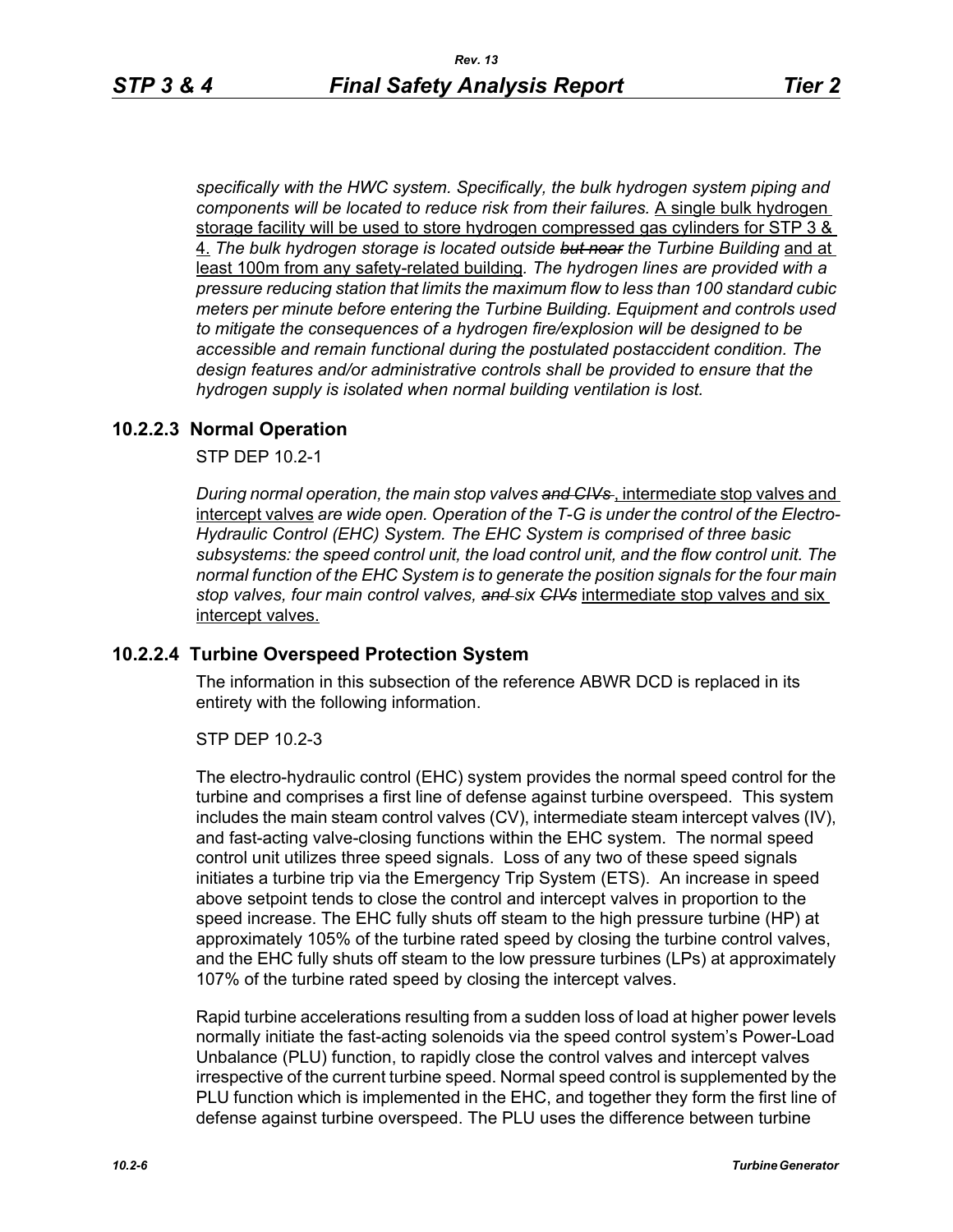power and load indications, which are high pressure turbine exhaust steam pressure and generator current, respectively, to cause fast closure of the turbine control valves and intercept valves when the difference between power and load exceeds approximately 40%, to limit overspeed in the event of a full load rejection. A load rejection below approximately 40% power (reactor trip threshold) will not result in a PLU actuation and subsequent control valve fast closure. Instead, it will result in normal control valve closure under normal servo control to prevent turbine speed from exceeding the primary overspeed trip setpoint of 110%; and will result in opening of the turbine bypass valves for reactor pressure control.The normal speed control system, including the PLU function, is designed to limit peak overspeed resulting from a loss of full load, to at least 2% below the overspeed trip set point. Typically, this peak speed is in a range of 105-108% of rated speed, and the overspeed trip set point is typically close to 110% of rated speed. All turbine steam control and intercept valves are fully testable during normal operation. The fast closing feature, provided by action of the fast-acting solenoids, is testable during normal operation.

If the normal speed control and the PLU function should fail, the turbine primary and emergency overspeed trip devices close the steam admission valves (turbine stop, control, intermediate stop and intercept valves) and the extraction steam non-return valves through the actuation of the air relay dump valve. This turbine overspeed protection system, which includes the diverse primary and emergency turbine overspeed protection functions, comprises the second line of defense against turbine overspeed. This overspeed protection system is designed to ensure that even with failure of the normal speed control system, the resulting turbine speed does not exceed 120% of rated speed. In addition, the components and circuits comprising the turbine overspeed protection system are testable when the turbine is in operation.

The primary trip function is independent and diverse from the emergency trip function as explained below (refer to Figure 10.2-5, Turbine Overspeed Trip System Functional Diagram). Two-out-of-three logic is employed in both the primary and emergency overspeed trip circuitry. Each trip function can de-energize its associated trip pilot valve solenoids of the electro-hydraulic Emergency Trip Device (ETD). The ETD is composed of two independent trip valves, each with two normally energized fail-safe solenoids. For each trip valve, each trip pilot valve solenoid is powered from a separate power source. The solenoids de-energize in response to detection of an overspeed condition by the turbine speed control logic. De-energization of both trip pilot valve solenoids is necessary to cause the spool in their respective trip valve to reposition, which depressurizes the emergency trip fluid system, rapidly closing all steam inlet valves and indirectly closing the steam extraction nonreturn valves. Accordingly, the repositioning of only one of the two trip valves is necessary to trip the main turbine. A single electrical component failure does not compromise trip protection, and does not result in a turbine trip. Each trip valve in the ETD is testable while the turbine is in operation.

The diverse primary overspeed trip function utilizes three passive speed sensors that are separate from the active speed sensors used for normal speed control and emergency trip function. Speed sensors are diverse (passive and active sensors) between primary overspeed and emergency overspeed trip. Speed sensing for primary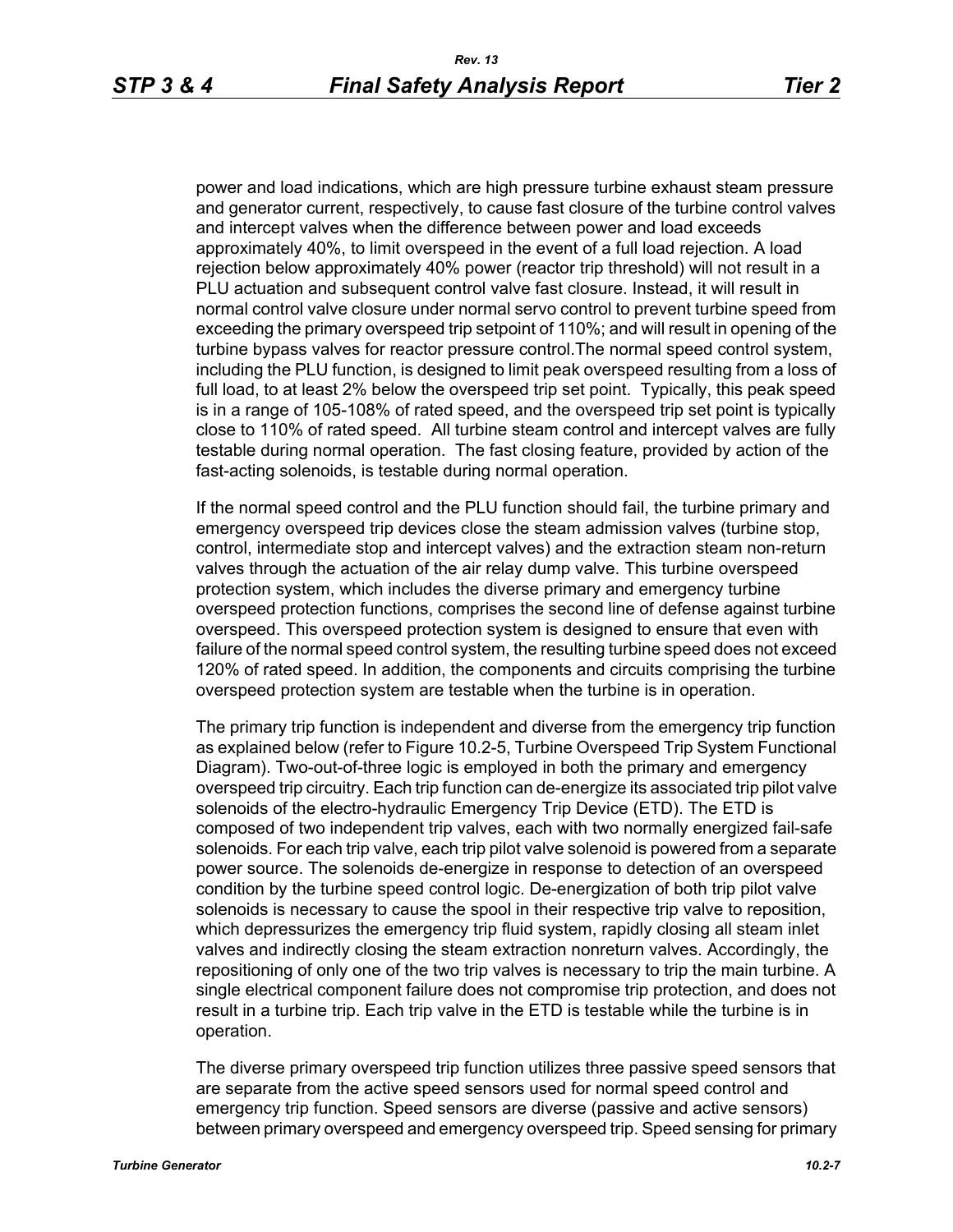and emergency overspeed trip functions also use separate speed wheels (refer to Figure 10.2-5). Each speed signal for the primary trip function is compared to a speed setpoint of approximately 110% of rated speed, and produces trip signals arranged in two-out-of-three logics, to de-energize both trip pilot valve solenoids of one of the two trip valves of the ETD. Both trip pilot valve solenoids must be de-energized to trip the associated trip valve. The ETD has two redundant trip valves. Tripping of either redundant trip valve will drain the emergency trip fluid, resulting in a turbine trip.

The emergency overspeed trip function is the redundant backup electrical overspeed trip and uses three active magnetic pickups to sense turbine speed that are separate from those used by the primary overspeed trip function. The speed setpoint for the emergency overspeed trip function is approximately 111% of rated speed.

The control signals from the two turbine-generator overspeed trip functions are isolated from, and independent of, each other. The two overspeed trip functions use diverse electronic means (hardware and software/firmware) to eliminate common cause failures from rendering the trip functions inoperable. The two overspeed trip systems are installed in separate cabinets, each with redundant uninterruptable power sources.

The emergency electrical overspeed trip function uses the same turbine speed sensing techniques and the same speed sensors as the normal speed control system. The normal speed controllers and emergency overspeed protection trip controllers may be located in the same cabinet (refer to Figure 10.2-5). However, the control signals from the normal speed control system and the trip signals from the emergency overspeedprotection trip function are separate from each other. This means that the emergency overspeed protection trip function is implemented in three separate trip controllers, and that these trip controllers are separate from the normal speed controllers, so that the control signals from the two systems are isolated from, and independent of, each other. The trip output signals from the trip controllers are arranged in two-out-of-three logic to de-energize the trip pilot valve solenoids of one of the two trip valves in the ETD to cause a turbine trip. Redundant power sources are provided for the trip controllers and normal speed controllers. Loss of power to one trip controller will result in a single channel trip signal to the two-out-of-three trip logic with no turbine trip. Functional independence of the normal speed control system and the emergency overspeed trip system is assured in that failure of the normal speed controllers does not affect the ability of the emergency overspeed trip function.

The overspeed sensing devices are located in the turbine front bearing standard, and are therefore protected from the effects of missiles or pipe breakage. The hydraulic lines are fail-safe; if one were to be broken, loss of hydraulic pressure would result in a turbine trip. The ETD is also fail-safe. Each trip valve transfers to the trip state on a loss of power to both of its associated trip pilot valve solenoids, resulting in a turbine trip. These features provide inherent protection against failure of the overspeed protection system caused by low trajectory missiles or postulated piping failures.

Each turbine extraction line is reviewed for potential energy and contribution to overspeed. The number and type of extraction non-return valves required for each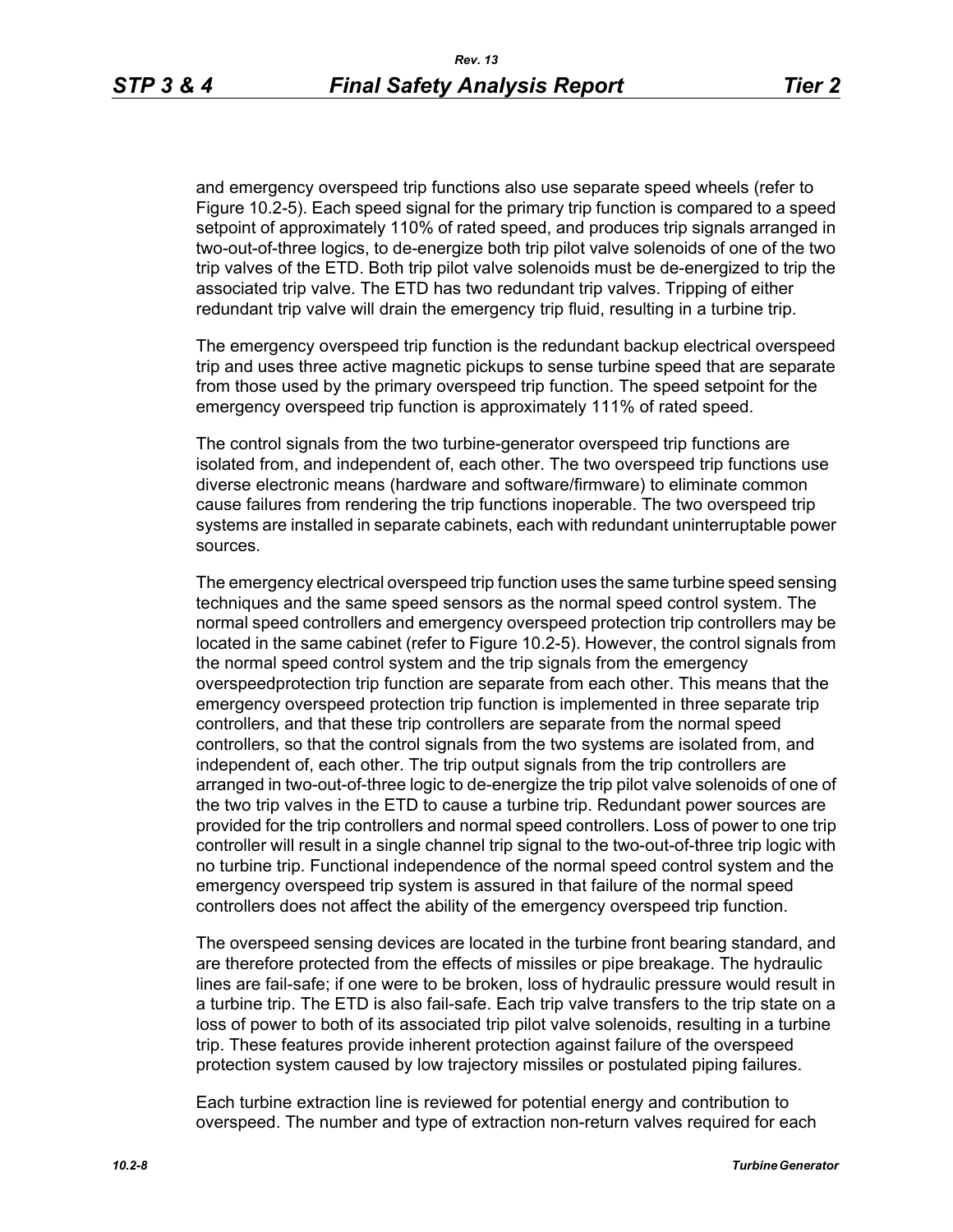extraction line are specified based on the enthalpy and mass of steam and water in the extraction line and feedwater heater. Higher energy lines are provided with powerassisted closed non-return valves, controlled by an air relay dump valve, which in turn, is activated by the emergency trip fluid system. The air relay dump valve, actuated on a turbine trip, dumps air from the extraction non-return valve actuators to provide rapid closing. The closing time of the extraction non-return valves is sufficient to minimize steam contribution to the turbine overspeed event.

The following component redundancies are employed to guard against excessive overspeed:

- (1) Main stop valves/control valves
- (2) Intermediate stop valves/intercept valves
- (3) Normal speed control/primary overspeed control/emergency overspeed control
- (4) Fast-acting solenoid valves/emergency trip fluid system (emergency trip device)
- (5) Speed control signals/primary overspeed trip/emergency overspeed trip
- (6) Spring assisted non-return check valves where needed/ air relay dump valve for spring assisted non-return valves

The main stop valves and control valves provide full redundancy in that these valves are in series and have independent control signals and operating mechanisms. Closure of all four stop valves or all four control valves effectively shuts off all main steam flow to the HP turbine. The intermediate stop and intercept valves are also fully redundant in that they are in series and have separate control signals and operating mechanisms. Closure of either valve or both valves in each of the six sets of intermediate stop and intercept valves effectively shuts off steam flow to the three LP turbines. This arrangement is such that failure of a single valve to close does not result in a maximum speed in excess of design limits. To ensure water flashing to steam from the feedwater heaters, moisture separators/reheaters, and the gland seal evaporator does not contribute to acceleration of the turbine after a trip, spring assisted non-return check valves are installed on lines that could contain high amounts of entrained energy.

The following is a summary of the shared hydraulic components and system interfaces.

- **The fluid trip system supply (FTS) provides hydraulic fluid to the trip valves. Failure** of this supply line will fail safe because loss of oil pressure will cause all valves to fast close.
- **The hydraulic power unit (HPU) has one central reservoir, two redundant pumps,** associated filters and control valves. These pumps supply high-pressure hydraulic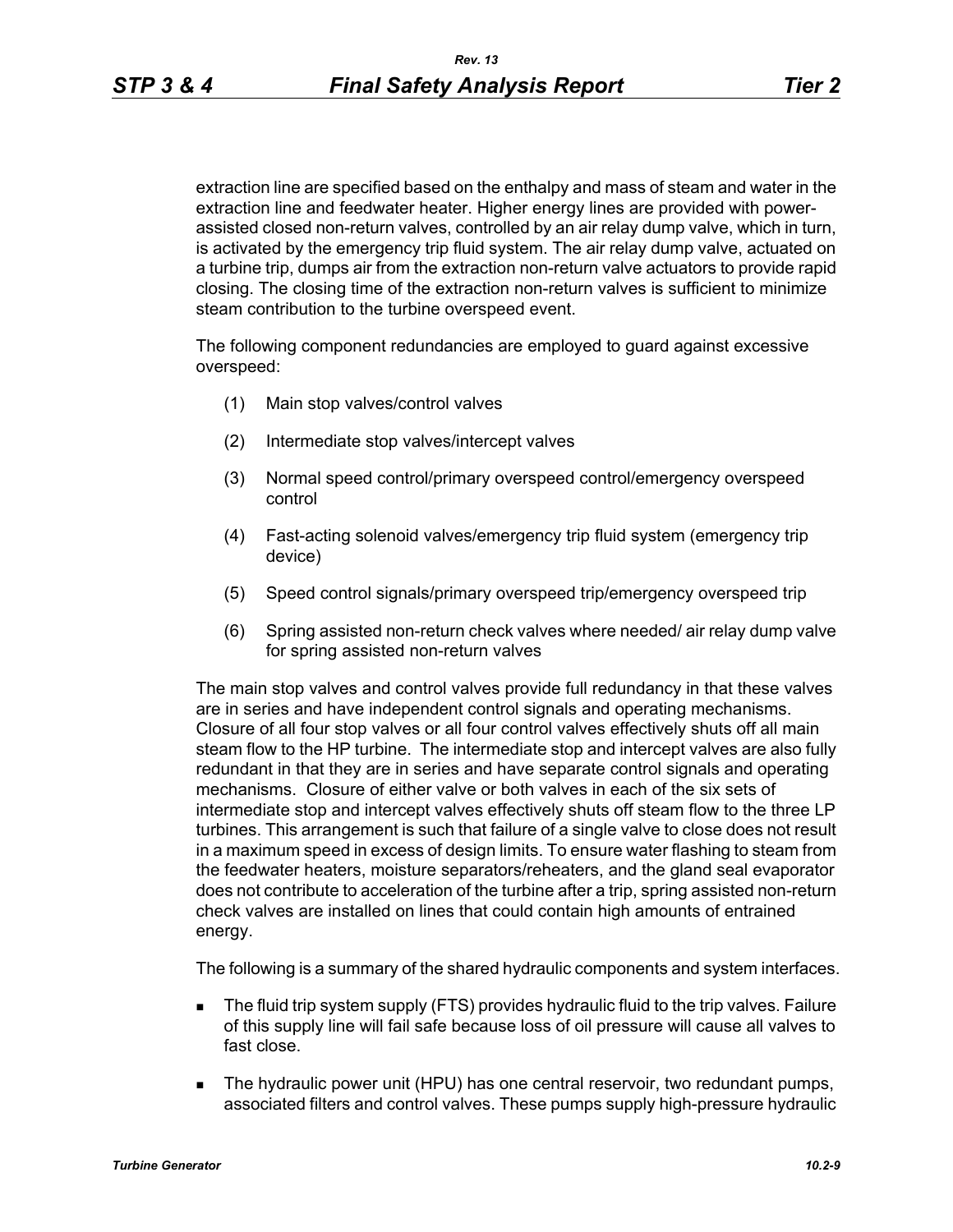fluid for the fluid trip system, normal control of turbine valves and the main steam bypass valves.

- There is one hydraulic fluid drain header for the main stop valves (MSV) and one drain header for the control valves (CV). These two headers drain to the HPU reservoir through a common drain line.
- There is one hydraulic fluid drain header for three intermediate stop valves (ISV) and three intercept valves (IV), with one common drain line to the HPU reservoir. A similar arrangement exists for the other three ISVs and three IVs.
- **The hydraulic fluid drain headers and drain lines are large diameter pipes, and are** arranged with the appropriate slope to drain to the HPU reservoir.
- Each pair of ISVs and IVs share a common valve body, also referred to as a CIV, but each valve has its own separate valve disk, actuator, and instrumentation. The ISVs and IVs operate separately from each other as discussed in FSAR, Tier 2, Subsection 10.2.2.2.
- The trip valves and lockout valves drain emergency trip system (ETS) fluid to a common drain header, where it is drained to the HPU reservoir through a common drain pipe. The header drain will be a one-inch nominal, or greater, pipe.
- The drain header has one vent line to the HPU reservoir
- Periodic surveillance testing of valves and trip devices ensure that the drain lines are not plugged.
- **There is one air relay dump valve that controls air to the steam extraction** non-return valves. Venting of the air through the air relay dump valve will enable spring assisted closure of the non-return valves. The instrument air system supplies clean and filtered air to the non-return valves and the relay dump valve. See FSAR, Tier 2, Subsection 9.3.6 for more details of the instrument air system. The extraction non-return valves are check valves and, should the air fail to vent, they would close on reverse flow without the spring assist.

## **10.2.2.5 Turbine Protection System**

STP DEP 10.2-3

*In addition to the overspeed trip signals discussed, the ETS closes the main stop*  valves *and control valves*,*and the CIVs* intermediate stop valves and intercept valves, and the extraction non-return valves *to shut down the turbine on the following signals.*

- *(1) Emergency*Manual *trip pushbutton*switch *in* the *control room*
- *(2) Moisture Separator high level*
- *(3) High condenser pressure*

 $\blacksquare$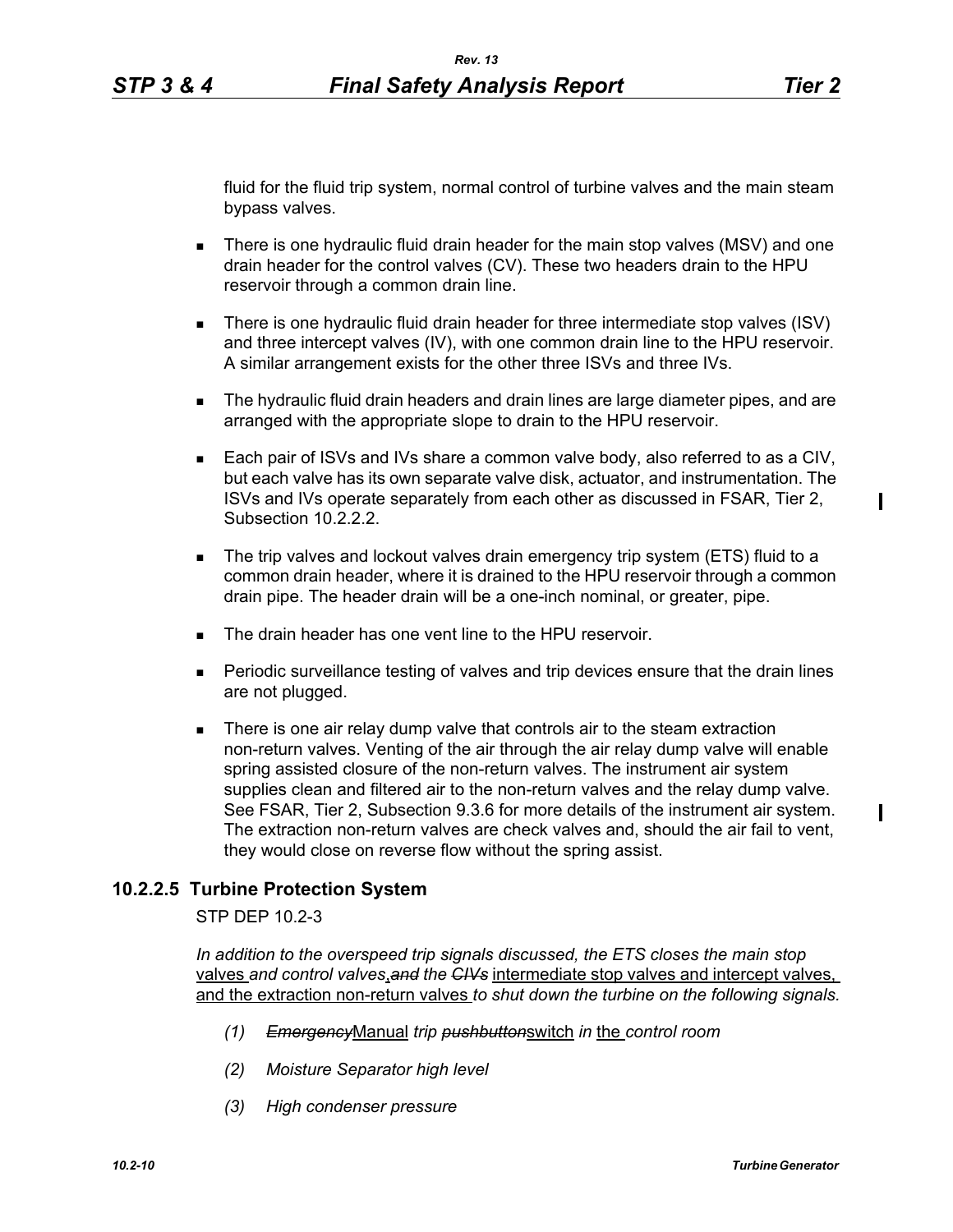- *(4) Low lube oil pressure*
- *(5) LP turbine exhaust hood high temperature*
- *(6) High reactor water level*
- *(7) Thrust bearing wear*
- *(8) Overspeed (electrical and mechanical)* Not Used
- *(9) Manual* Manual *trip handle on* switch near the *front standard*
- *(10) Loss of stator coolant*
- *(11) Low hydraulic fluid pressure*
- *(12) Any* Selected *generator trip*
- *(13) Loss of EHC electrical power*
- *(14) Excessive turbine shaft vibration*
- *(15) Loss of two* of the three *speed signals* that are shared by the normal speed control and emergency overspeed trip functions
- *(16) Loss of two pressure control channels*

*All of the above trip signals except* generator trips, loss of power, and *vibration and manual trips use 2/3 or 2/4* two-out-of-three *coincident trip logic.*

*When the ETS is activated, it overrides all operating signals and trips the main stop and*valves, *control valves, and combined intermediate* stop valves, and intercept *by way of their disk/dump valves.* The extraction non-return valves also close by venting air through the relay dump valve.

The manual trip switches in the control room and near the front standard are directly hardwired to interrupt power to the trip pilot valve solenoids, resulting in dumping of the ETS fluid and a turbine trip.

#### **10.2.2.6 Turbine-Generator Supervisory Instruments**

STP DEP 10.2-1

*Although the turbine is not readily accessible during operation, the turbine supervisory instrumentation is sufficient to detect any potential malfunction. The turbine supervisory instrumentation includes monitoring of the following:*

*(13) Exciter* Collector *air temperatures*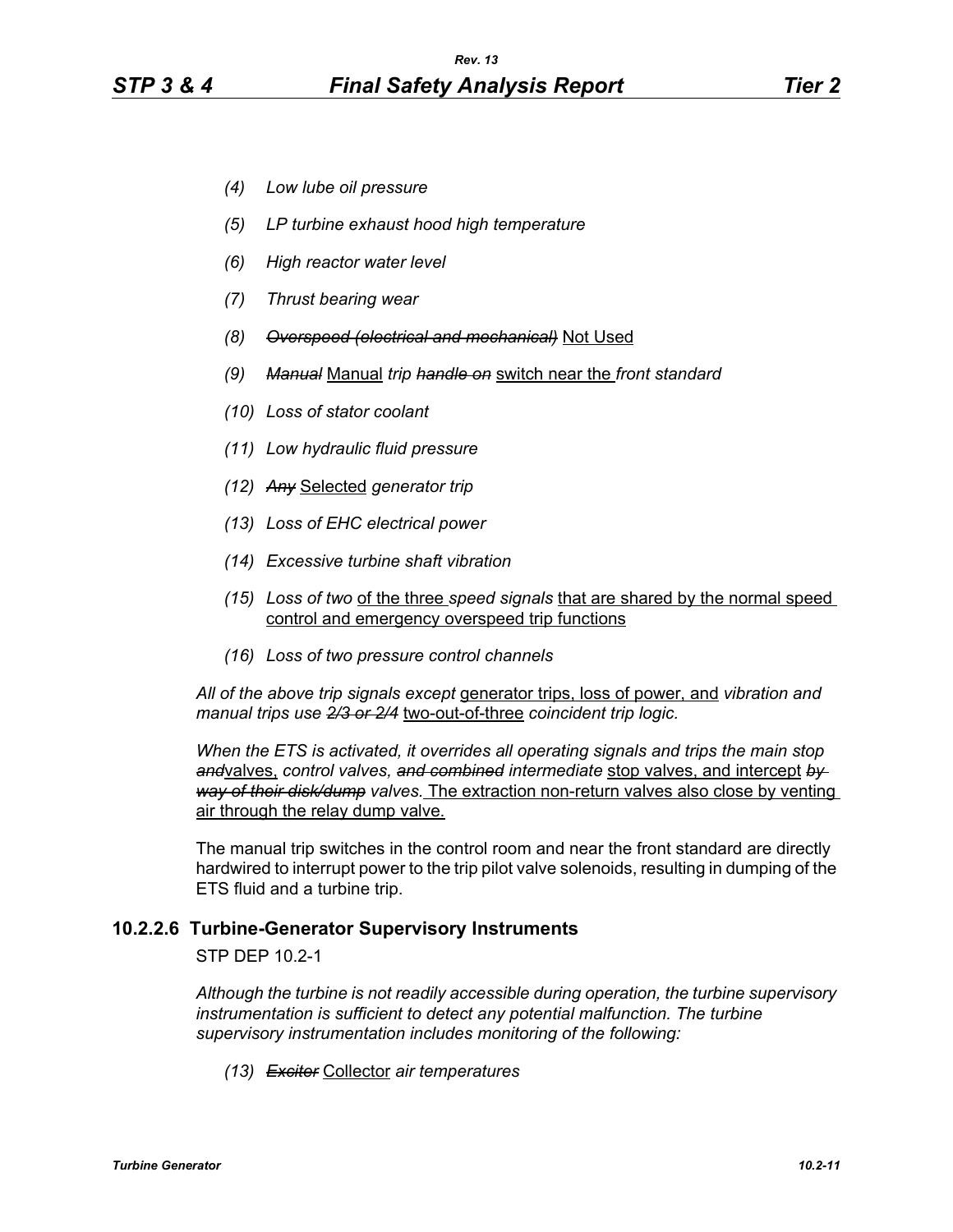# **10.2.2.7 Testing**

STP DEP 10.2-3

*The electrical and mechanical* Primary and Emergency *overspeed trip* circuits and *devices can be tested remotely at* shut down, *rated speed* and *under load, by means of controls on the EHC test panel.*in the Main Control Room. *Operation of the overspeed protection devices under controlled, overspeed* speed *conditions* is checked at startup and after each refueling or major maintenance outage. **In some** cases, operation of the overspeed protection devices can be tested just prior to shutdown, thus negating the need to test overspeed protection devices during subsequent startup, if no maintenance is performed affecting the overspeed trip circuits and devices.

During refueling, or maintenance shutdowns, coinciding with the in-service inspection schedule required by Section XI of the ASME Code for reactor components, at intervals defined in Subsection 10.2.3.6, at least one main steam stop valve, one turbine control valve, one intermediate stop valve, and one intercept valve are dismantled to conduct visual and surface examinations of valve seats, disks and stems. If unacceptable flaws or excessive corrosion is found in a valve, all other valves of that type are dismantled and inspected. Valve bushings are inspected and cleaned, and bore diameters checked for proper clearance.

Main stop valves and turbine control valves, intercept valves and intermediate stop valves are exercised quarterly (or as required by the missile probability analysis) by closing each valve and observing the remote valve position indicator for fully CLOSED position status. This test also verifies operation of the fast close function of each main steam stop, turbine control, intercept and intermediate stop valve during the last few percent of valve stem travel.

Access to required areas outside of the turbine shielding is provided on the turbine floor under operating conditions.

*Provisions for testing each of the following devices while the unit is operating are included:*

- *(1) Main stop valves and control valves*
- *(2) Turbine bypass valves*
- *(3) Low pressure turbine combined intermediate* stop and intercept *valves (CIVs)*
- *(4) Overspeed governor* Emergency trip devices
- *(5) Turbine extraction nonreturn valves*
- *(6) Condenser vacuum trip system* Not Used
- *(7) Thrust bearing wear detector* Not Used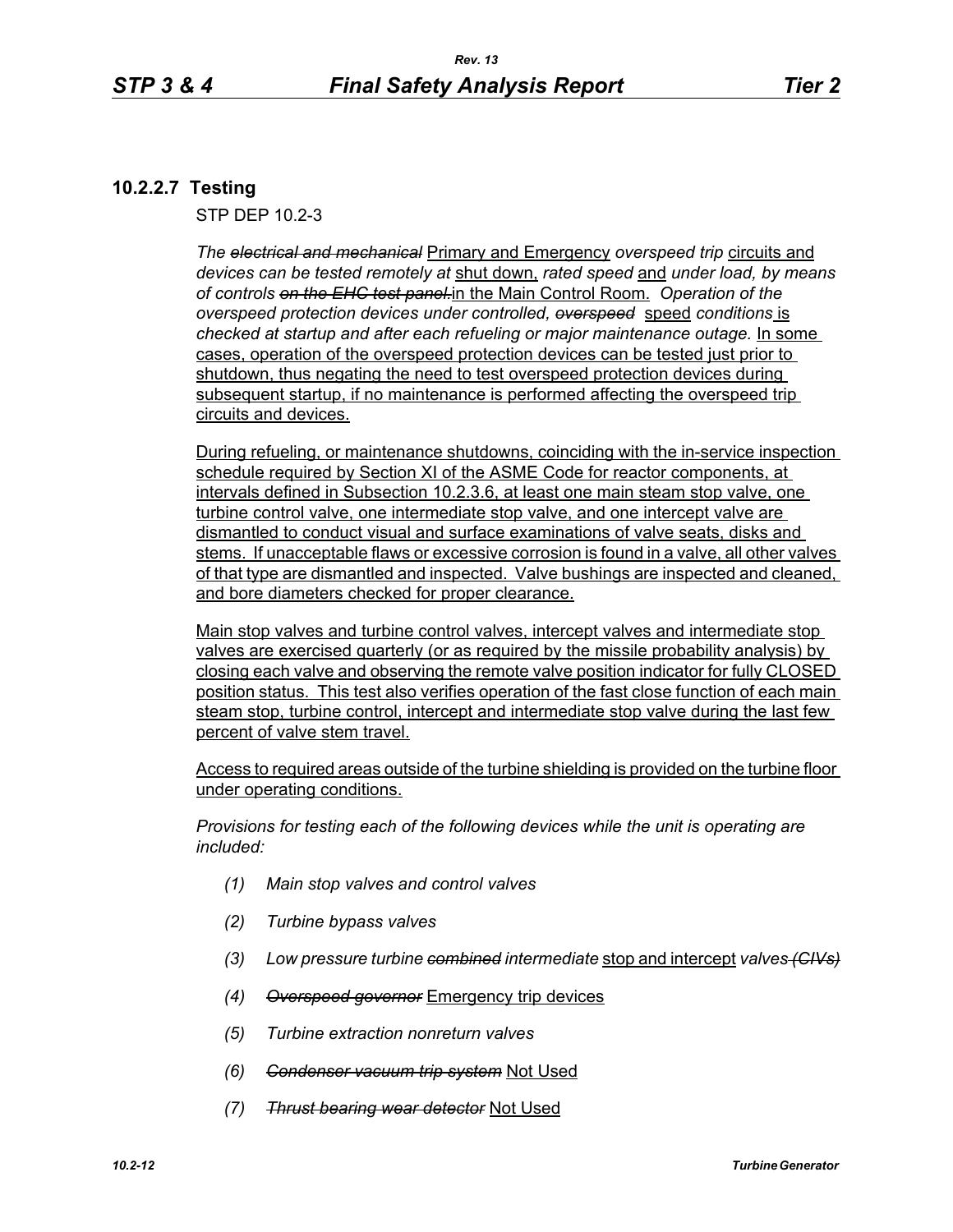- *(8) Remote trip solenoids* Not Used
- *(9) Lubricating oil pumps*
- *(10) Control fluid pumps*

## **10.2.3.1 Materials Selection**

STP DEP 10.2-2

*Since actual levels of FATT and Charpy V-notch energy vary depending upon the size of the part, and the location within the part, etc., these variations are taken into account in accepting specific forgings for use in turbines for nuclear application. The fracture appearance transition temperature (50% FATT), as obtained from Charpy tests performed in accordance with specification ASTM A-370, will be no higher than - 17.8°C for low-pressure turbine disks. The Charpy V-notch energy at the minimum operating temperature of each low-pressure disk in the tangential direction should be at least 81.4 Nm.*

Low-pressure turbine wheel (disc) forgings are made from vacuum treated Ni-Cr-Mo-V alloy steel forgings. The fracture appearance transition temperature (50% FATT), as obtained from Charpy tests performed in accordance with ASTM A-370, will be no higher than 0ºF for low-pressure turbine wheel (disc) forgings. The Cv energy at the minimum operating temperature will be at least 60 ft-lbs for a low-pressure turbine wheel (disc) forging. A minimum of three Cv specimens will be tested in accordance with specification ASTM A-370 to determine this energy level. The determination of FATT is used in lieu of nil-ductility transition temperature methods.

Large integral rotors are also made from vacuum treated Ni-Cr-Mo-V alloy steel forgings. Their larger size limits the achievable properties. The fracture appearance transition temperature (50% FATT), as obtained from Charpy tests performed in accordance with ASTM A-370, will be no higher than +40ºF for large integral forgings. The Cv energy at the minimum operating temperature will be at least 45 ft-lbs for a large integral rotor forging. A minimum of three Cv specimens will be tested in accordance with specification ASTM A-370 to determine this energy level.

Current turbine designs utilize rotors produced from large integral forgings. Future turbine designs may include fabricated rotors produced from multiple wrought components. Acceptable material properties will be consistent with component size and fabrication method.

## **10.2.3.2 Fracture Toughness**

STP DEP 10.2-2

*Stress calculations include components due to centrifugal loads, interference fit, and thermal gradients where applicable. The ratio of material fracture toughness, KIC (as derived from material tests on each major part or rotor), to the maximum tangential stress* intensity *at speeds from normal to 115% of rated speed* design overspeed *is at least 10 mm1/2* 2 at minimum operating temperature. The fracture toughness (KIC)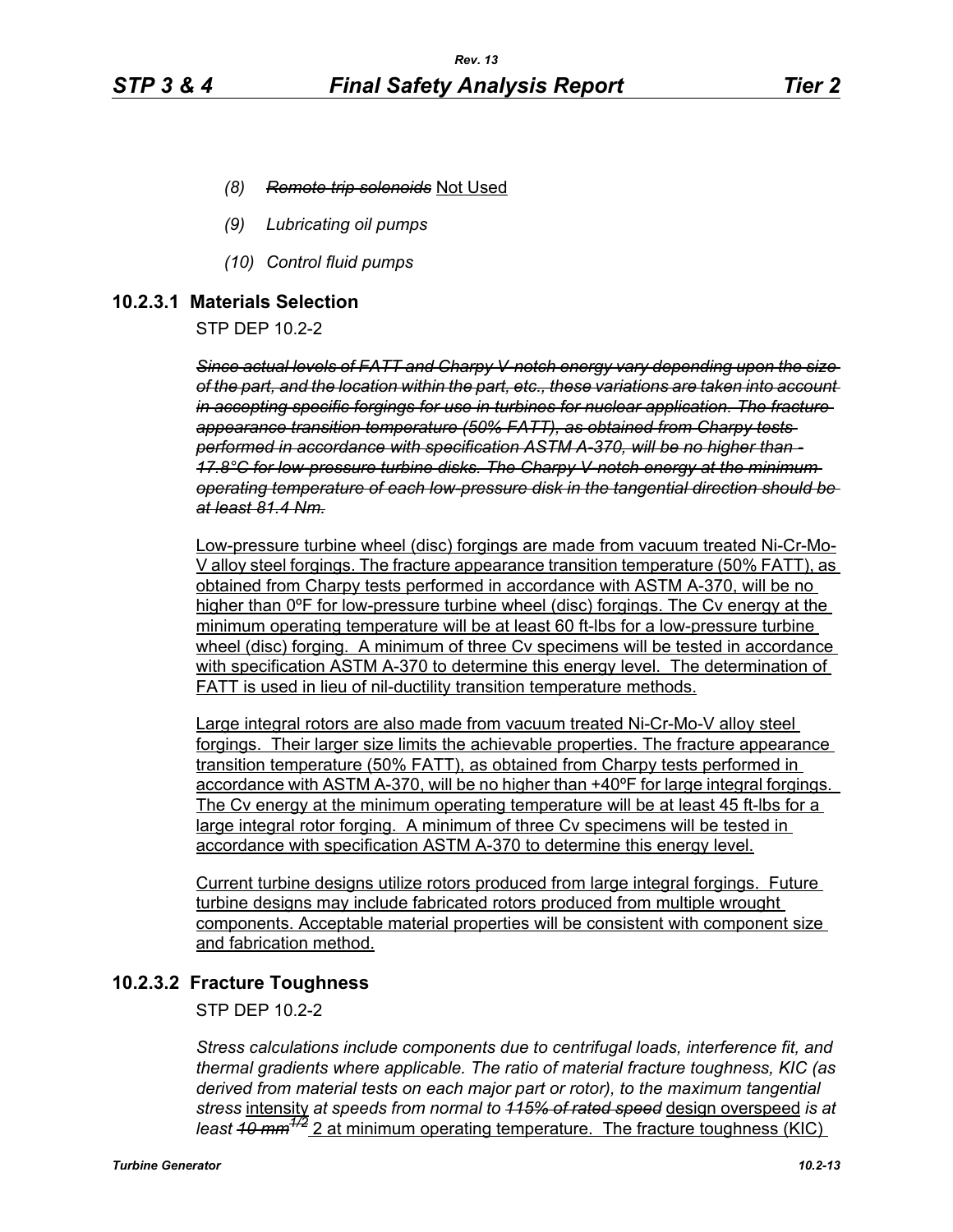value is determined using a value of deep-seated FATT based on the measured FATT values from trepan specimens, and a correlation factor obtained from historical integral rotor test data.

*Adequate material facture toughness needed to maintain this ratio is assured by destructive tests on material samples using correlation methods which are as conservative, or more so, than those presented in Reference 10.2-1. However, this method of obtaining fracture toughness, KIC, will be used only on materials which exhibit a well-defined Charpy energy and fracture appearance transition curve and strain-rate insensitive. The COL applicant will provide the test data and the calculated toughness curve to the NRC staff for review. (See Subsection 10.2.5.1 for COL license information.)*

*Turbine operating procedures are employed to preclude brittle fracture at startup by ensuring that metal temperatures are (a) adequately above the FATT, and (b) as defined above, sufficient to maintain the fracture toughness to tangential stress ratio at or above 10 mm1/2. Sufficient warmup time is specified in the turbine operating instruction to assure that toughness will be adequate to prevent brittle fracture during startup.* Sufficient warm-up time is specified in the turbine operating instructions to ensure that the above ratio of fracture toughness to stress intensity is maintained during all phases of anticipated turbine operation.

## **10.2.3.3 High Temperature Properties**

STP DEP 10.2-2

*The operating temperatures of* both *the high-pressure* and the low pressure *rotors are below the stress rupture range. Therefore, creep-rupture is not a significant failure mechanism.* 

# **10.2.3.4 Turbine Design**

STP DEP 10.2-2

*The turbine assembly is designed to withstand normal conditions and anticipated transients, including those resulting in turbine trip, without loss of structural integrity. The design of the turbine assembly meets the following criteria:* 

- *(1) Turbine shaft bearings are designed to retain their structural integrity under normal operating loads and anticipated transients, including those leading to turbine trips.*
- *(2) The multitude of natural critical frequencies of the turbine shaft assemblies existing between zero speed and 20% overspeed are controlled in the design and operation so as to cause no distress to the unit during operation.*
- *(3) The maximum tangential stress resulting from centrifugal forces, interference fit, and thermal gradients does not exceed 0.75 of the yield strength of the materials at 115% of rated speed.* The turbine rotor average tangential stress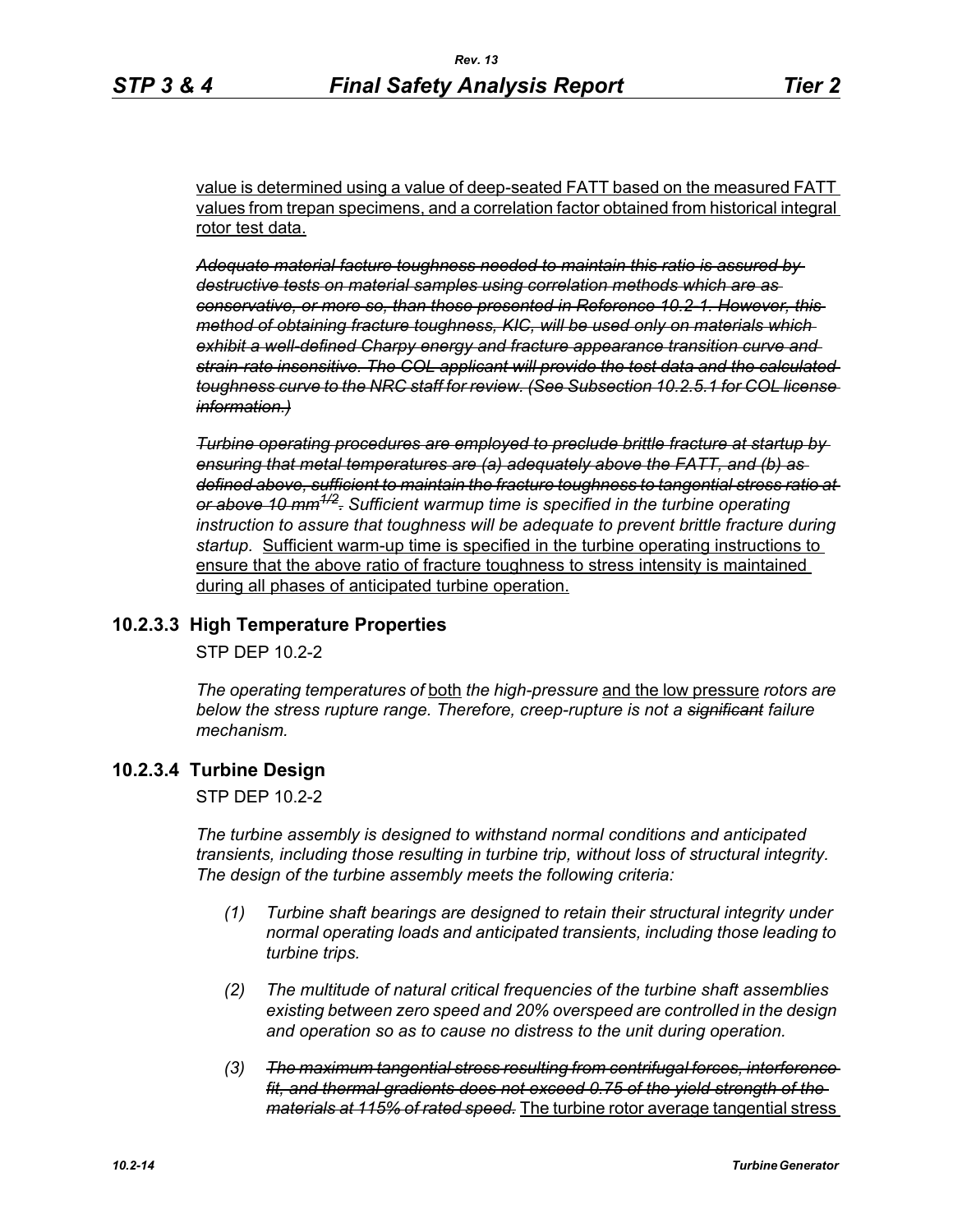(excluding stresses in the blade/wheel region) at design overspeed resulting from centrifugal forces, interference fit (as applicable), and thermal gradients does not exceed 0.75 of the minimum specified yield strength of the material.

- *(4) The design overspeed of the turbine is* at least *5% above the highest anticipated speed resulting from a loss of load. The basis for the assumed design overspeed will be submitted to the NRC staff for review. (See Subsection 10.2.5.2 for COL license information.)*
- *(5) The turbine disk design will facilitate inservice inspection of all high stress regions. The turbine rotor design is based on using solid forged monoblock rotors rather than shrunk-on disks.*

# **10.2.3.5 Preservice Inspection**

STP DEP 10.2-1

*The pre-service inspection procedures and acceptance criteria are as follows.*

- *(1) Forgings are rough-machined with minimum stock allowance prior to heat treatment.*
- *(2) Each finished machined rotor is subjected to 100% volumetric (ultrasonic), and surface visual examinations, using established acceptance criteria. These criteria are more restrictive than those specified for Class 1 components in the ASME Boiler and Pressure Vessel Code, Sections III and V, and include the requirement that subsurface sonic indications are either removed or evaluated to ensure that they will not grow to a size which will compromise the integrity of the unit during its service life.* Forgings undergo 100% volumetric (ultrasonic) examination subject to established inspection methods and acceptance criteria that are equivalent or more restrictive than those specified for Class I components in ASME Code Sections III and V. Subsurface sonic indications are not accepted if found to compromise the integrity of the unit during its service life. Rotor forgings may be bored to remove defects, obtain material for testing and to conduct bore sonic inspection.
- *(3) All finished* Finished *machined surfaces* rotors *are* also *subjected to a* surface and visual examination. Specific portions, including any bores, keyways, or drilled holes, are subject to *magnetic particle test. with no flaw indications permissible* Surface indications are evaluated and removed if found to compromise the integrity of the unit during its service life. All flaw indications in keyways and drilled holes are removed.
- *(4) Each fully bucketed* bladed *turbine rotor assembly is* factory *spin- tested at the highest ainticipated speed resulting from a loss of load* 20% overspeed*.*

*Additional preservice inspections include air leakage tests performed to determine that the hydrogen cooling system is tight before hydrogen is introduced into the generator*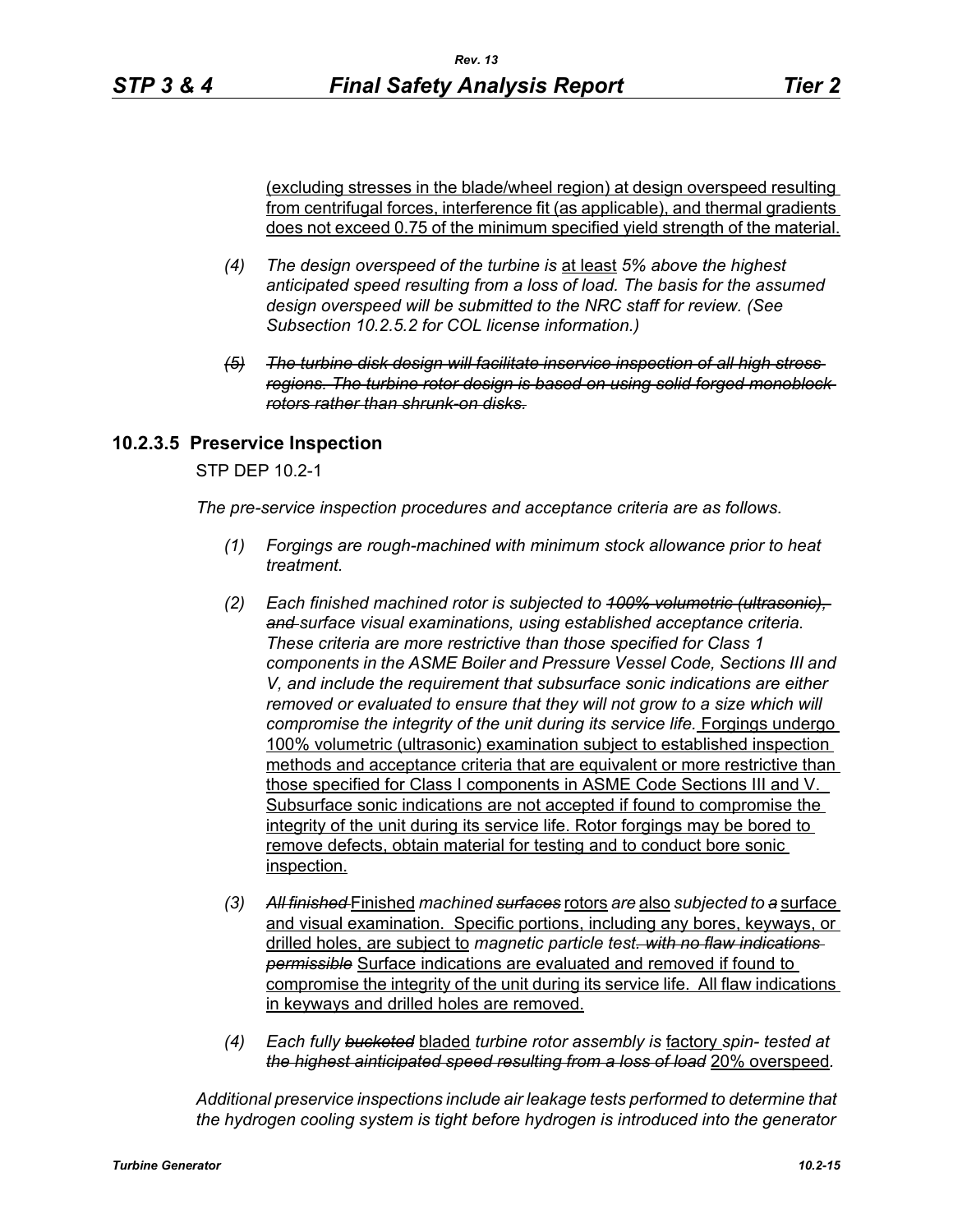*casing. The hydrogen purity is tested in the generator after hydrogen has been introduced. The generator windings and all motors are megger tested. Vibration tests are performed on all motor-driven equipment. Hydrostatic tests are performed on all coolers. All piping is pressure tested for leaks. Motor-operated valves are factory leak tested and inplace tested once installed* Required piping is pressure-tested for leaks.

#### **10.2.3.6 Inservice Inspection**

STP DEP 10.2-1

*The inservice inspection program for the turbine assembly includes the disassembly of the turbine and complete inspection of all normally inaccessible parts, such as couplings, coupling bolts, turbine shafts, low-pressure turbine buckets, low-pressure and high-pressure* turbine blades and turbine *rotors. During plant shutdown* (*coinciding with the inservice inspection schedule for ASME Section III components, as required by the ASME Boiler and Pressure Vessel Code, Section XI*)*, turbine inspection is performed in sections during the refueling outages so that in 10 years* a *total inspection has been completed at least once* within the time period recommended by the manufacturer*.* 

The recommended maintenance and inspection program plan for the turbine assembly, valves and controls ensures that the annual turbine generator missile probabilities are maintained at or below the acceptable level (see Subsection 10.2.1).

*This inspection consists of visual*, *and surface* and volumetric *examinations as indicated below:*

- *(1) Visual,* magnetic particle, and ultrasonic *examination of all accessible surfaces of rotors.*
- *(2) Visual*, *and surface* magnetic particle, or liquid penetrant *examination of all low-pressure buckets* turbine blades*.*
- *(3) 100% visual* Visual and magnetic particle *examination of couplings and coupling bolts.*

*The inservice inspection of valves important to overspeed protection includes the following:*

*(1) All main stop valves, control valves, extraction nonreturn valves,* intermediate stop valves and intercept valves *and CIVs will be* are *tested under load. Test controls installed on* in *the main control room turbine panel permit full stroking of the stop valves, control valves, and CIVs* intermediate stop valves and intercept valves*. Valve position indication is provided on the panel* in the main control room*. Some load reduction is* may be *necessary before testing main stop and*valves, *control valves,* intermediate stop valves *and* intercept valves *CIVs. Extraction nonreturn valves are tested by equalizing air pressure*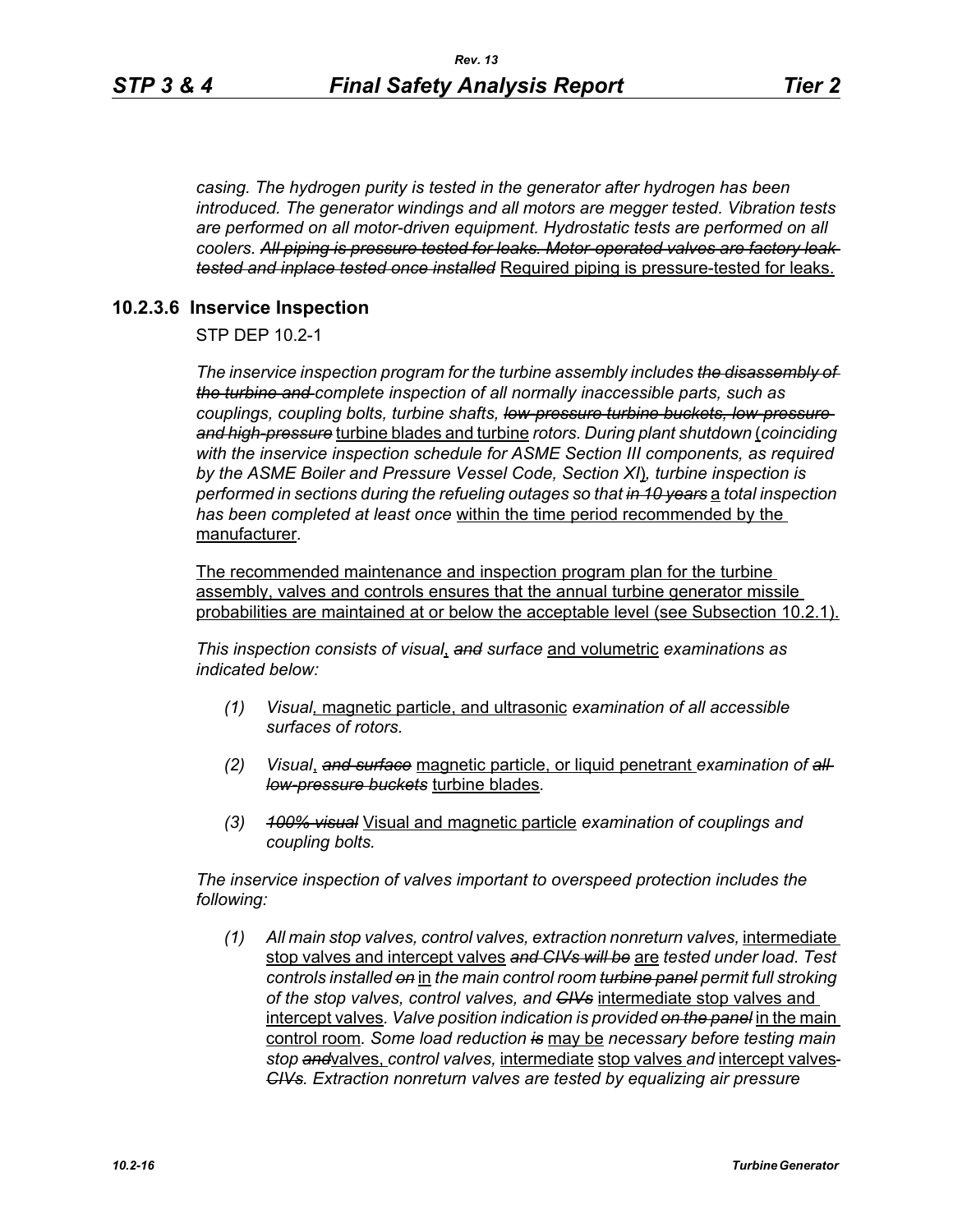*across the air cylinder. Movement of the valve arm is observed upon action of the spring closure mechanism* by the main control room valve position indication*.*

*(2) Main stop valves, control valves, extraction nonreturn valves, and CIVs* intermediate stop valves and intercept valves *will be* are *tested by the COL applicant in accordance with the BWROG turbine surveillance test program,* as required by the turbine missile probability analysis *by closing each valve and observing by the* main control room *valve position indicator* indication *that it* the valves *moves smoothly to a fully closed position. Closure of each main stop valve, control valve*, *and CIV* intermediate stop valve and intercept valve *during test will be* is *verified by direct observation of the* main control room *valve motion* position indication*.* This test also verifies the fast closure function during the last portion of the valve travel.

*Tightness tests of the main stop and control valves are performed at least once per maintenance cycle by checking the coastdown characteristics of the turbine from no load with each set of four valves closed alternately*, or using warm-up steam as an indicator with the valves closed*.* 

*Extraction nonreturn valves are tested at power, using the air supply test solenoid valves, to verify operability.*

*During each refueling outage, the main stop valves, control valves, intermediate stop valves, intercept valves, and nonreturn valves are tested to verify their closure times are less than the times provided in FSAR Section 10.2.2.2.*

*The turbine overspeed protection trip devices are tested quarterly, to verify operability of these devices. The time out of service for either the primary or emergency overspeed protection system for maintenance will be specified in the appropriate maintenance procedure.*

- *(3) All main stop valves, main control valves, and CIVs*, intermediate stop valves, intercept valves, and extraction nonreturn valves are disassembled and visually *will be inspected once during the first three refueling or extended maintenance shutdowns. Subsequent inspections will be* are *scheduled by the COL applicant in accordance with the BWROG turbine surveillance test program* as required by the turbine missile probability analysis*. The inspections will be conducted for:* 
	- *(a) Wear of linkages and stem packings.*
	- *(b) Erosion of valve seats and stems.*
	- *(c) Deposits on stems and other valve parts which could interfere with valve operation.*
	- *(d) Distortions, misalignment* or cracks*.*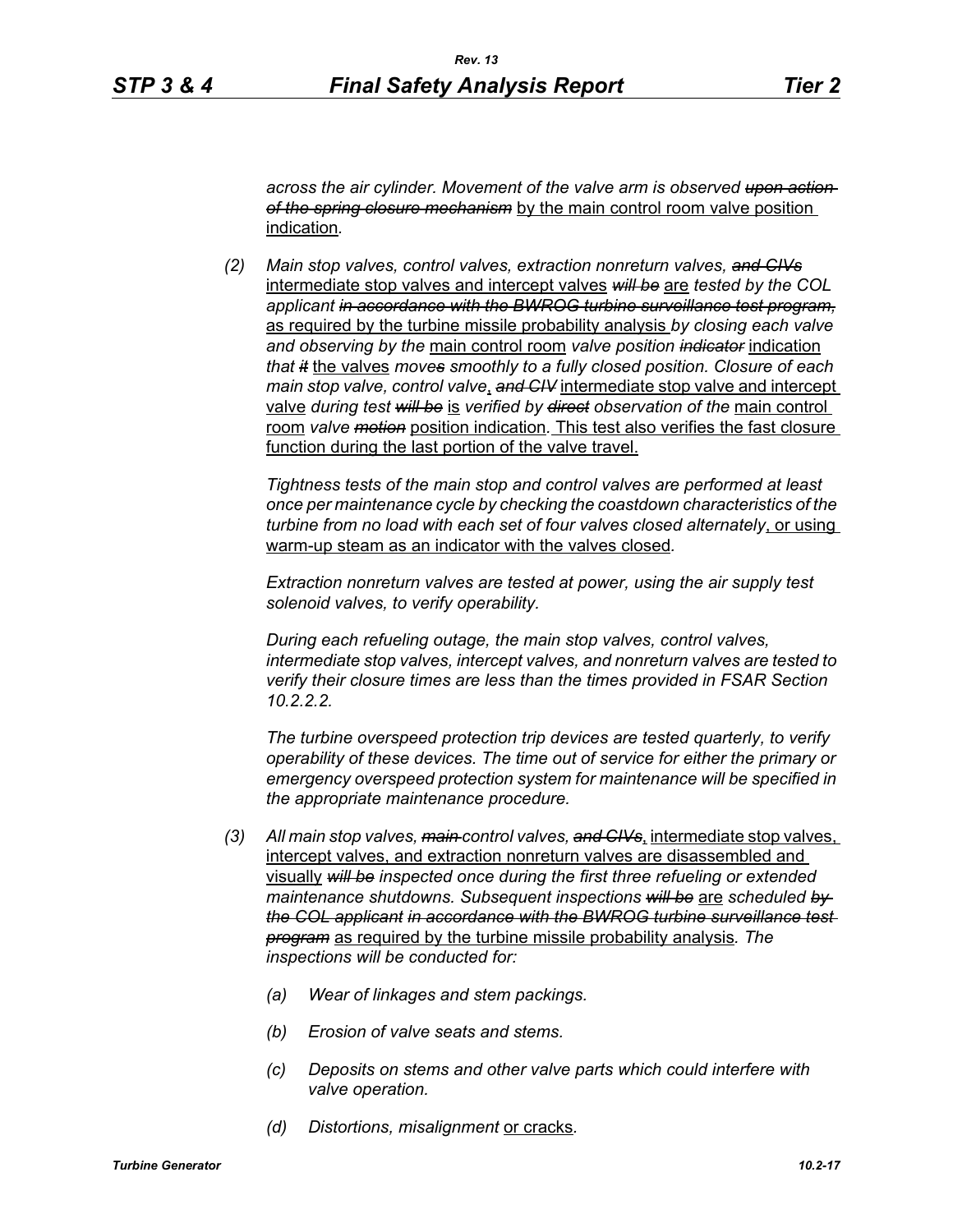*Inspection of all valves of one* <u>functional *type* (i.e., stop, control, intercept, nonreturn)</u> are *will be conducted if any unusual condition is discovered* for any detrimental, unusual condition (as defined by the turbine valve in-service inspection program) if one is discovered during the inspection of any single valve*.*

## **10.2.4 Evaluation**

STD DEP T1 2.4-2

STP DEP 3.5-1

The probability of a turbine missile adversely impacting SSCs important to safety will be maintained less than  $1x10^{-7}$  per year as discussed in Subsection 3.5.1.1.1.3, which meets the guidelines of Regulatory Guide 1.115 for not considering turbine missile damage to specific components. Refer to Subsection 3.5.1.1.1.3 for a discussion of compliance with Standard Review Plan 3.5.1.3 and the guidelines of Regulatory Guide 1.115. Thus failure of a turbine generator should not preclude the safe shutdown of the reactor.

*Since there is*are *no nuclear safety-related mechanical equipment in the turbine*essential systems or components located in the condenser expansion joint *area and since the condenser is at subatmospheric pressure during all modes of turbine operation, failure of the joint will have no adverse effects on nuclear safety related equipment.*

## **10.2.5 COL License Information**

## **10.2.5.1 Low Pressure Turbine Disk Fracture Toughness**

The following site-specific supplement addresses COL License Information Item 10.1.

In accordance with 10 CFR 50.71(e), STPNOC will update the FSAR to identify the asbuilt turbine material property data that supports the material properties used in the turbine rotor design specified in Subsection 10.2.3.2, after procurement and prior to initial fuel load (COM 10.2-1). Operating procedures to assure sufficient turbine warmup time as required by Subsection 10.2.3.2, are prepared in accordance with the guidelines in FSAR Section 13.5.

## **10.2.5.2 Turbine Design Overspeed**

The following site-specific supplement addresses COL License Information Item 10.2.

The highest anticipated speed resulting from loss of load is normally in the range of 105-108% of rated speed. Turbine components are designed such that calculated stresses do not exceed the minimum material strength at 120% of rated speed. Turbine rotors are spun to a speed of 120% rated as part of factory balance verification. This is approximately 12% above the highest anticipated speed resulting from loss of load, which meets the design criteria stated in Section 10.2.3.4 Item (4). The valve closure times used in the overspeed calculation are provided in Subsection 10.2.2.2. The turbine steam admission valves are assumed to be initially at valve-wide-open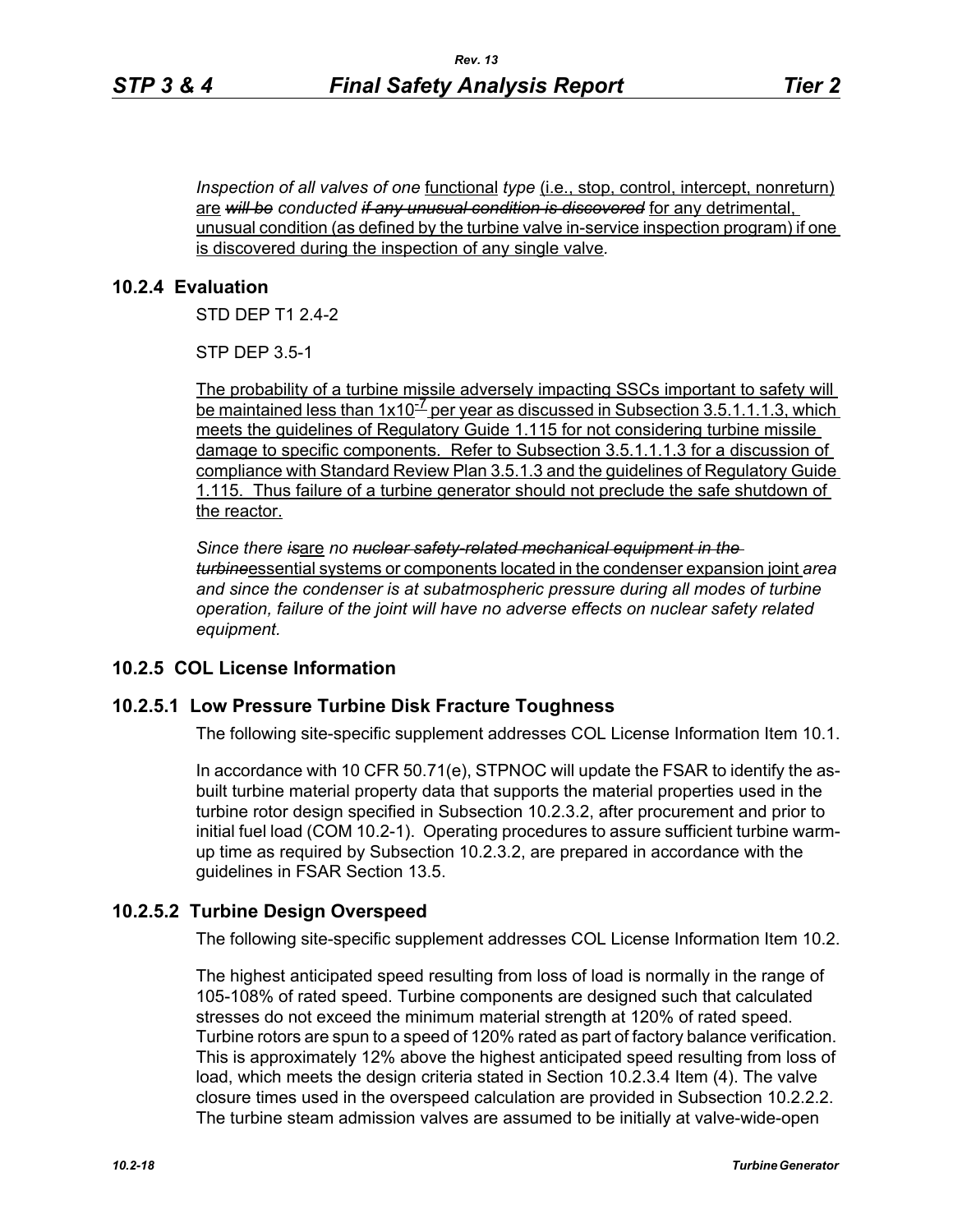positions, which are conservative. The primary overspeed trip and the emergency overspeed trip setpoints are 110% and 111%, respectively.

#### **10.2.5.3 Turbine Inservice Test and Inspection**

The following site-specific supplement addresses COL License Information Item 10.3.

Turbine inservice test and inspection requirements are discussed in Subsection 10.2.3.6.

## **10.2.6 References**

The following supplement adds the following references.

- 10.2-3 Electric Power Research Institute, "Guidelines for Permanent BWR Hydrogen Water Chemistry Installations – 1987," EPRI NP-5283-SR-A, September 1987.
- 10.2-4 J. Tominaga, "Analysis of the Probability of the Generation of Missiles from Fully Integral Nuclear Low Pressure Turbines," Toshiba Technical Report UTLR-0008-P, Revision 1, September 2010.
- 10.2-5 K. Jibiki, "Probabilistic Evaluation of Turbine Valve Test Frequency," Toshiba Technical Report UTLR-0009-P, Revision 1, September 2010.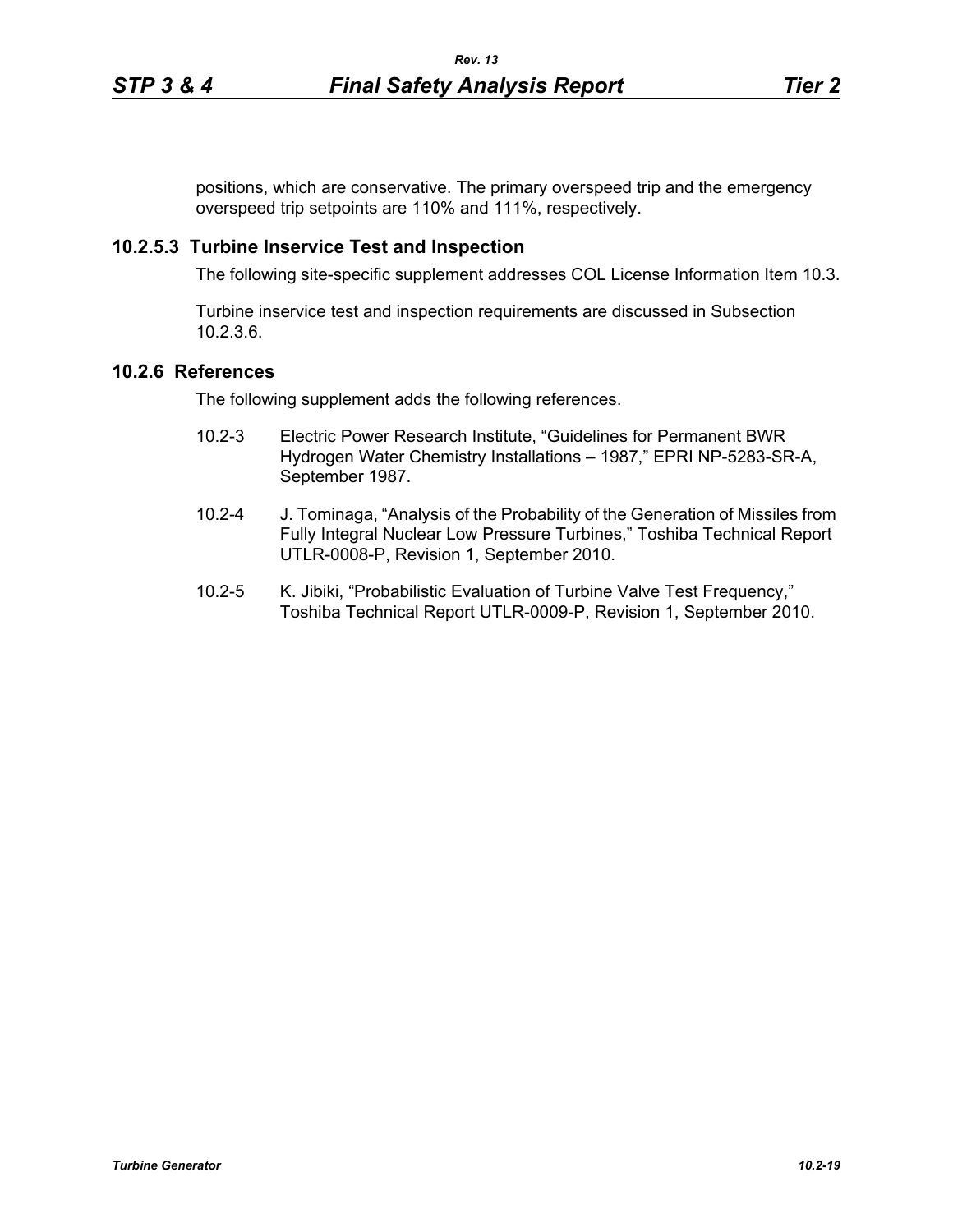

**Figure 10.2-1 Turbine Stop Valve Closure Characteristic**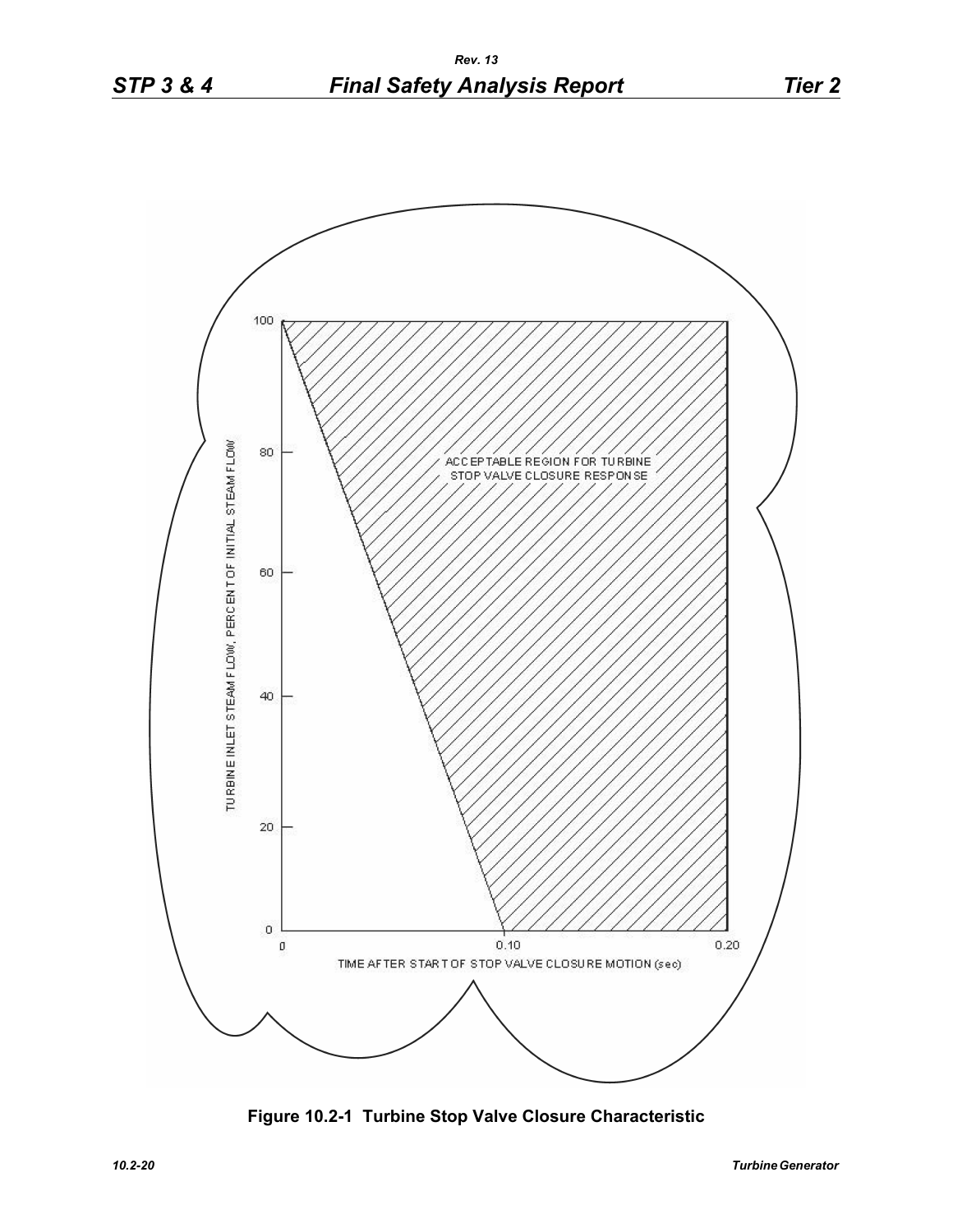



**Turbine Generator** *Turbine Generator 10.2-21*